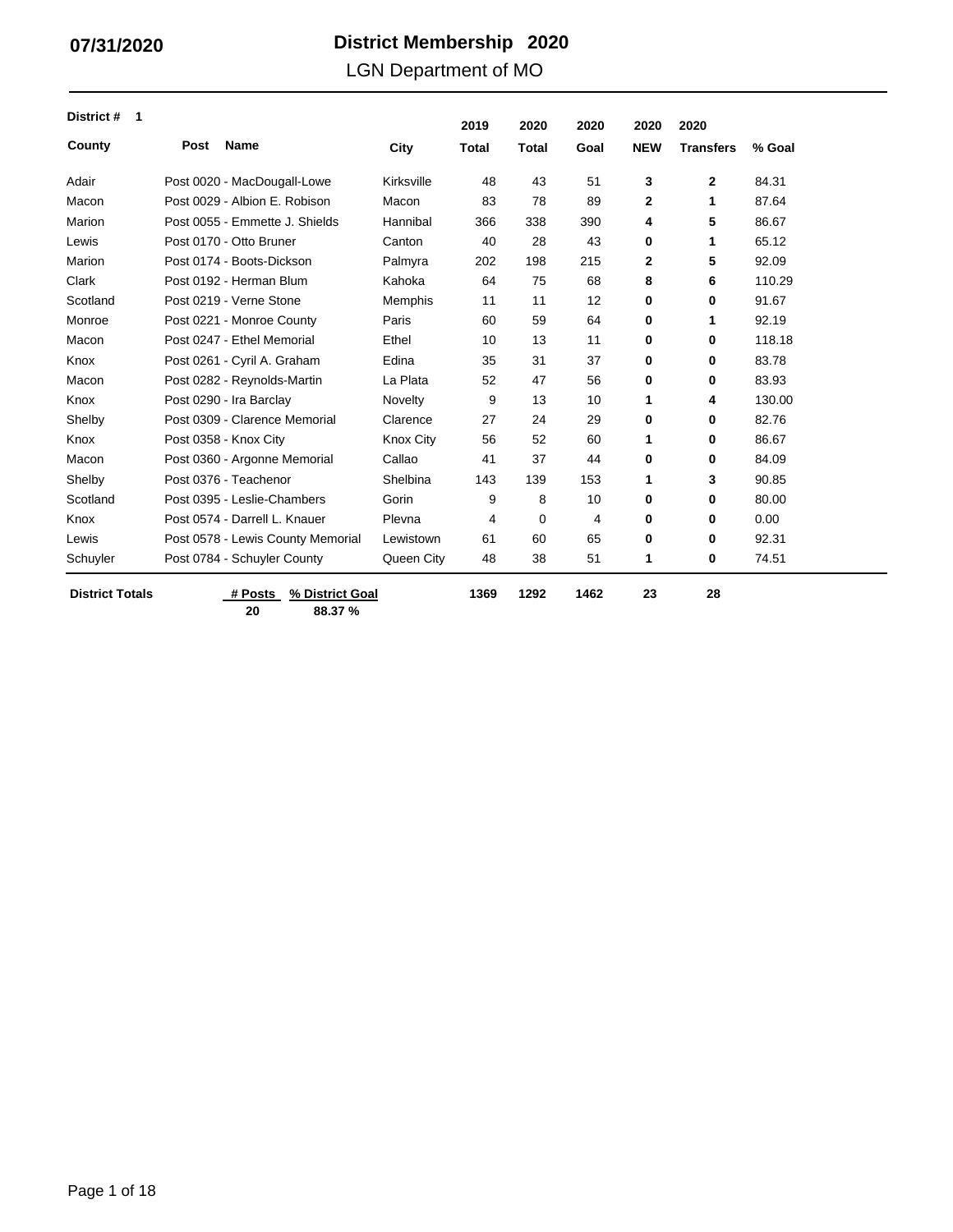### LGN Department of MO

| District #<br>$\overline{2}$ |      |                                               |                   | 2019         | 2020         | 2020 | 2020       | 2020             |        |
|------------------------------|------|-----------------------------------------------|-------------------|--------------|--------------|------|------------|------------------|--------|
| County                       | Post | <b>Name</b>                                   | City              | <b>Total</b> | <b>Total</b> | Goal | <b>NEW</b> | <b>Transfers</b> | % Goal |
| Randolph                     |      | Post 0006 - Bazan-Bailey                      | Moberly           | 79           | 75           | 84   | 2          | 1                | 89.29  |
| Chariton                     |      | Post 0007 - Rucker-Mc Allister                | <b>Brunswick</b>  | 94           | 84           | 100  | 3          | $\mathbf 2$      | 84.00  |
| Livingston                   |      | Post 0025 - Vern R. Glick                     | Chillicothe       | 183          | 170          | 197  | 5          | $\mathbf{2}$     | 86.29  |
| Grundy                       |      | Post 0031 - Major Dale Stepp                  | Trenton           | 99           | 84           | 106  | 0          | 6                | 79.25  |
| Putnam                       |      | Post 0034 - Wilbur C. Odam                    | Unionville        | 22           | 13           | 23   | 0          | 0                | 56.52  |
| Linn                         |      | Post 0057 - Green Hills                       | <b>Bucklin</b>    | 74           | 71           | 79   | $\bf{0}$   | 1                | 89.87  |
| Linn                         |      | Post 0182 - Ernest A. Mc Nish                 | <b>Brookfield</b> | 47           | 47           | 50   | 0          | 2                | 94.00  |
| Linn                         |      | Post 0197 - Pershings Old Home                | Laclede           | 15           | 14           | 16   | 0          | 0                | 87.50  |
| Sullivan                     |      | Post 0228 - Sullivan County                   | Milan             | 60           | 59           | 64   | 1          | 1                | 92.19  |
| Carroll                      |      | Post 0239 - LeRoy Smithpeter                  | Carrollton        | 17           | 16           | 18   | 0          | 1                | 88.89  |
| Putnam                       |      | Post 0249 - Lucerne Memorial                  | Lucerne           | 0            | 0            | 0    | 0          | 0                | 0.00   |
| Putnam                       |      | Post 0251 - Neal Smith                        | Lemons            | 8            | 7            | 8    | 0          | 0                | 87.50  |
| Linn                         |      | Post 0264 - King-Stephenson MemorialMarceline |                   | 35           | 29           | 37   | 0          | 1                | 78.38  |
| Linn                         |      | Post 0274 - Claude Myers                      | <b>Browning</b>   | 30           | 29           | 32   | 0          | 0                | 90.63  |
| Sullivan                     |      | Post 0365 - King-Walker-Custer                | Green City        | 31           | 21           | 33   | $\bf{0}$   | 0                | 63.64  |
| Chariton                     |      | Post 0391 - Claude Duff                       | Salisbury         | 25           | 20           | 27   | 0          | 0                | 74.07  |
| Mercer                       |      | Post 0477 - Ragan-Hickman                     | Mercer            | 46           | 43           | 49   | 2          | 0                | 87.76  |
| Linn                         |      | Post 0517 - Williams-De Moss                  | Meadville         | 14           | 14           | 15   | 0          | 0                | 93.33  |
| Linn                         |      | Post 0538 - Linn County Memorial              | Linneus           | 25           | 22           | 27   | 0          | 0                | 81.48  |
| Carroll                      |      | Post 0551 - Norborne Memorial                 | Norborne          | 11           | 9            | 12   | $\bf{0}$   | 0                | 75.00  |
| Chariton                     |      | Post 0586 - Swan Lake Memorial                | Sumner            | 67           | 66           | 72   | 2          | 0                | 91.67  |
| <b>District Totals</b>       |      | # Posts<br>% District Goal                    |                   | 982          | 893          | 1049 | 15         | 17               |        |

**21 85.13 %**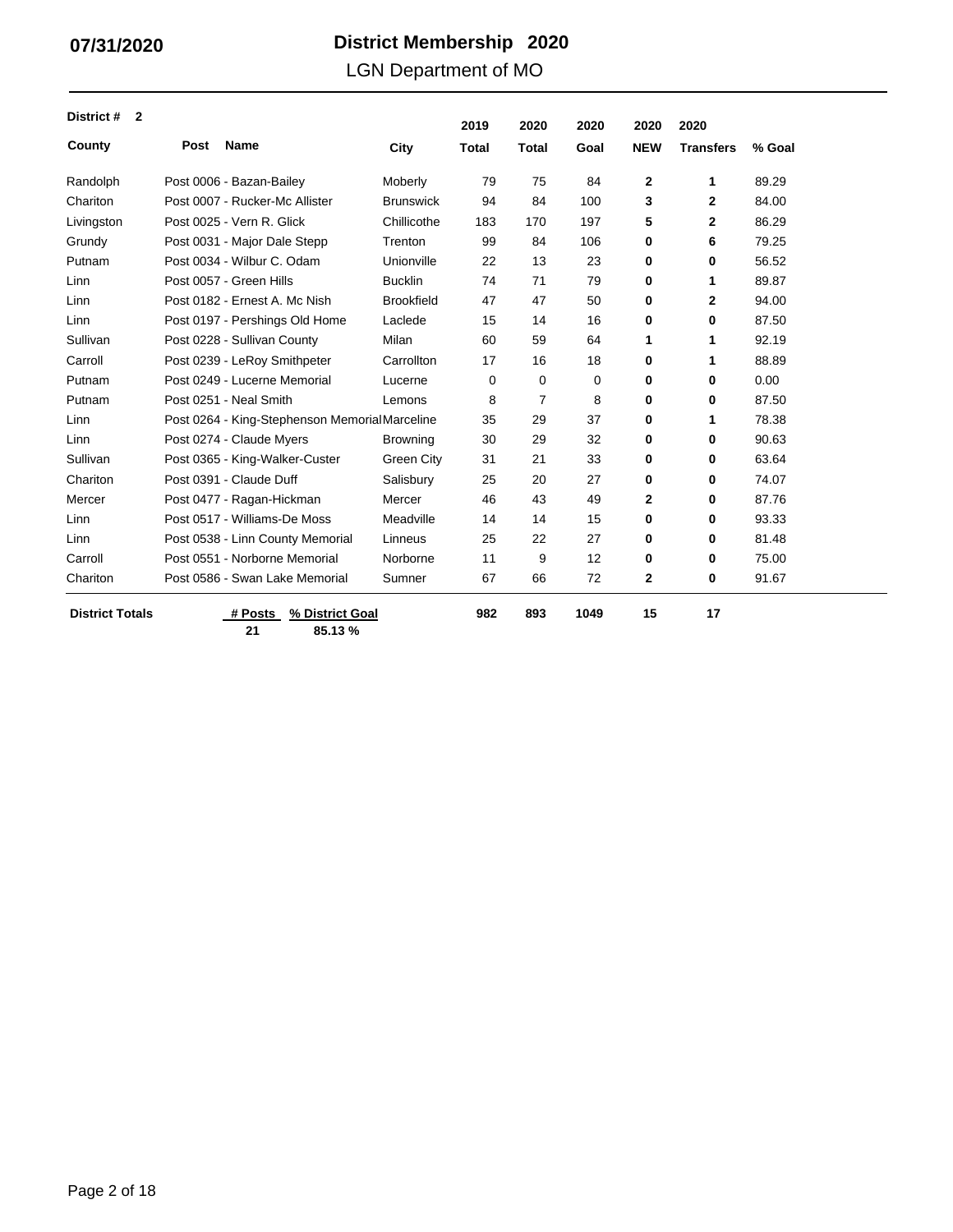### LGN Department of MO

| District #<br>3        |                    |                                                |                      | 2019           | 2020           | 2020           | 2020         | 2020             |        |
|------------------------|--------------------|------------------------------------------------|----------------------|----------------|----------------|----------------|--------------|------------------|--------|
| County                 | Post               | Name                                           | City                 | Total          | Total          | Goal           | <b>NEW</b>   | <b>Transfers</b> | % Goal |
| Clinton                |                    | Post 0033 - Elmer Ellis                        | Cameron              | 75             | 69             | 80             | 1            | 4                | 86.25  |
| Harrison               |                    | Post 0056 - Eagleville Memorial                | Eagleville           | 25             | 20             | 27             | 0            | $\mathbf 0$      | 74.07  |
| Clay                   |                    | Post 0058 - Smithville                         | Smithville           | 314            | 320            | 336            | 18           | 29               | 95.24  |
| Clay                   |                    | Post 0061 - Jarchow-Schroeder                  | N. Kansas City       | 139            | 142            | 148            | 6            | 8                | 95.95  |
| <b>Daviess</b>         |                    | Post 0068 - McAfee-Stephens                    | Gallatin             | $\overline{7}$ | $\overline{7}$ | $\overline{7}$ | 0            | $\bf{0}$         | 100.00 |
| Worth                  |                    | Post 0092 - John Edgar Barnes                  | <b>Grant City</b>    | 23             | 23             | 25             | 1            | 0                | 92.00  |
| Clay                   |                    | Post 0095 - Robert H. Baker                    | Liberty              | 211            | 238            | 225            | 9            | 25               | 105.78 |
| Clinton                |                    | Post 0097 - John Callahan                      | Plattsburg           | 43             | 48             | 46             | 0            | $\mathbf{2}$     | 104.35 |
| Gentry                 |                    | Post 0106 - Donald Holden                      | Albany               | 26             | 21             | 28             | 0            | 0                | 75.00  |
| Caldwell               |                    | Post 0117 - Tweedie-Murray                     | <b>Braymer</b>       | 61             | 59             | 65             | $\mathbf{2}$ | $\mathbf{2}$     | 90.77  |
| Gentry                 |                    | Post 0132 - King City                          | King City            | 41             | 41             | 44             | 0            | 0                | 93.18  |
| Caldwell               |                    | Post 0140 - Ed J. Kenney                       | Kidder               | $\overline{7}$ | 7              | $\overline{7}$ | 0            | 3                | 100.00 |
| De Kalb                |                    | Post 0169 - Lincoln-Anderson                   | Osborn               | 10             | 9              | 11             | 0            | 0                | 81.82  |
| Harrison               | Post 0176 - Opdyke |                                                | Ridgeway             | 12             | 11             | 13             | 0            | 0                | 84.62  |
| Clay                   |                    | Post 0194 - Marsh-Seuell-Dykes                 | Holt                 | 3              | $\mathbf{1}$   | 3              | 0            | $\bf{0}$         | 33.33  |
| Harrison               |                    | Post 0216 - Wilson-Axline                      | Bethany              | 71             | 79             | 76             | 5            | 3                | 103.95 |
| Clay                   |                    | Post 0236 - Clyde Gustine                      | Excelsior Springs 20 |                | 122            | 128            | 5            | 0                | 95.31  |
| Ray                    |                    | Post 0237 - Griffith-Skiles                    | Richmond             | 143            | 139            | 153            | 5            | 1                | 90.85  |
| Harrison               |                    | Post 0257 - Cainsville                         | Cainsville           | 19             | 17             | 20             | $\bf{0}$     | $\bf{0}$         | 85.00  |
| Gentry                 |                    | Post 0260 - Raymond Sager                      | Stanberry            | 73             | 76             | 78             | $\mathbf{2}$ | $\mathbf{2}$     | 97.44  |
| Caldwell               |                    | Post 0285 - Boutwell-Clark-Craven-Eadblamilton |                      | 54             | 52             | 58             | 0            | $\mathbf{2}$     | 89.66  |
| Clinton                |                    | Post 0393 - Gower Memorial                     | Gower                | 49             | 46             | 52             | 2            | 0                | 88.46  |
| Clinton                |                    | Post 0467 - Kirby Stapleton                    | Lathrop              | 35             | 34             | 37             | 1            | $\mathbf{2}$     | 91.89  |
| Ray                    | Post 0487 - Hardin |                                                | Hardin               | 17             | 17             | 18             | 0            | $\bf{0}$         | 94.44  |
| De Kalb                |                    | Post 0508 - Robinson-Beeching                  | Stewartsville        | 62             | 53             | 66             | 0            | $\mathbf{2}$     | 80.30  |
| Worth                  |                    | Post 0515 - Floyd Ray Ames                     | Sheridan             | 5              | $\mathbf 0$    | 5              | 0            | 0                | 0.00   |
| Caldwell               |                    | Post 0557 - Polo Memorial                      | Polo                 | 55             | 56             | 59             | 1            | 1                | 94.92  |
| Clay                   |                    | Post 0626 - Bennett and Dennis                 | Gladstone            | 249            | 253            | 267            | 21           | 8                | 94.76  |
| <b>District Totals</b> |                    | % District Goal<br># Posts                     |                      | 1949           | 1960           | 2082           | 79           | 94               |        |

**28 94.14 %**

Page 3 of 18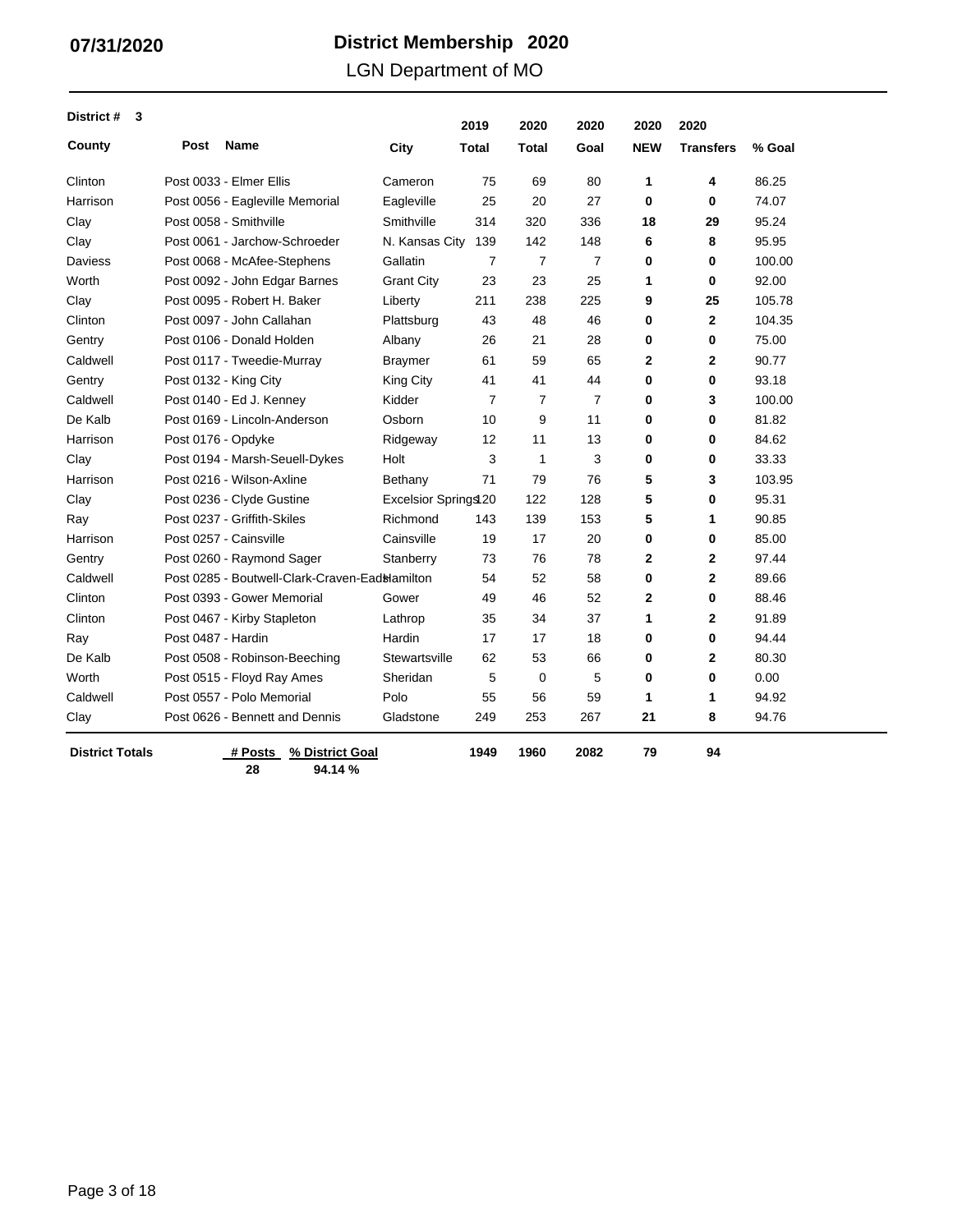### LGN Department of MO

| District #<br>4        |                    |                                                |                      | 2019         | 2020           | 2020 | 2020         | 2020             |        |
|------------------------|--------------------|------------------------------------------------|----------------------|--------------|----------------|------|--------------|------------------|--------|
| County                 | Post               | <b>Name</b>                                    | City                 | <b>Total</b> | <b>Total</b>   | Goal | <b>NEW</b>   | <b>Transfers</b> | % Goal |
| <b>Buchanan</b>        |                    | Post 0011 - MacDonald-Dugger                   | St. Joseph           | 54           | 55             | 58   | $\mathbf{2}$ | 0                | 94.83  |
| Atchison               |                    | Post 0032 - Merrill-Smith                      | Westboro             | 15           | 14             | 16   | 0            | 0                | 87.50  |
| Atchison               |                    | Post 0049 - Ralph Greer                        | <b>Rock Port</b>     | 69           | 59             | 74   | 0            | 0                | 79.73  |
| Nodaway                |                    | Post 0100 - James Edward Gray                  | Maryville            | 118          | 114            | 126  | 2            | 1                | 90.48  |
| Nodaway                |                    | Post 0102 - O'Howell-Strader                   | Barnard              | 0            | 24             | 29   | 0            | 0                | 82.76  |
| Holt                   |                    | Post 0121 - Paul P. Shutts                     | Mound City           | 37           | 32             | 39   | 1            | 0                | 82.05  |
| Holt                   |                    | Post 0164 - Story-Hardin                       | Craig                | 53           | 52             | 57   | 2            | 1                | 91.23  |
| Holt                   |                    | Post 0190 - Harris E. Petree                   | Oregon               | 28           | 23             | 30   | 1            | 0                | 76.67  |
| Atchison               |                    | Post 0199 - Allen-Schiffern                    | Tarkio               | 53           | 56             | 57   | 0            | 0                | 98.25  |
| Holt                   |                    | Post 0256 - Maitland-Graham                    | Maitland             | 21           | 22             | 22   | 2            | 0                | 100.00 |
| Atchison               |                    | Post 0284 - John Richards                      | Fairfax              | 19           | 17             | 20   | 0            | 0                | 85.00  |
| Andrew                 |                    | Post 0287 - Dick Munkres                       | Savannah             | 236          | 223            | 252  | 14           | 6                | 88.49  |
| Nodaway                |                    | Post 0288 - Glen Ulmer                         | Hopkins              | 16           | 16             | 17   | $\bf{0}$     | 0                | 94.12  |
| Nodaway                |                    | Post 0315 - Rolla Dicks                        | Burlington Junctio52 |              | 57             | 56   | 0            | 4                | 101.79 |
| Platte                 |                    | Post 0318 - Leon A. Robbins Memorial Parkville |                      | 199          | 180            | 213  | 4            | 5                | 84.51  |
| <b>Buchanan</b>        |                    | Post 0359 - Pony Express                       | St. Joseph           | 509          | 479            | 543  | 1            | 4                | 88.21  |
| Platte                 |                    | Post 0445 - Daniel-Shafer                      | Edgerton             | 43           | 37             | 46   | 0            | 0                | 80.43  |
| Nodaway                |                    | Post 0464 - Tri-C Memorial                     | Conception Junc206   |              | 191            | 217  | 2            | 1                | 88.02  |
| Nodaway                |                    | Post 0492 - Bradley-Carver                     | Elmo                 | 10           | $\overline{2}$ | 11   | 0            | 0                | 18.18  |
| Platte                 | Post 0501 - Weston |                                                | Weston               | 36           | 34             | 39   | $\bf{0}$     | 0                | 87.18  |
| Nodaway                |                    | Post 0528 - Curry-Richardson                   | Parnell              | 31           | 31             | 33   | 0            | 0                | 93.94  |
| <b>District Totals</b> |                    | # Posts<br>% District Goal                     |                      | 1802         | 1718           | 1955 | 31           | 22               |        |

**21 87.88 %**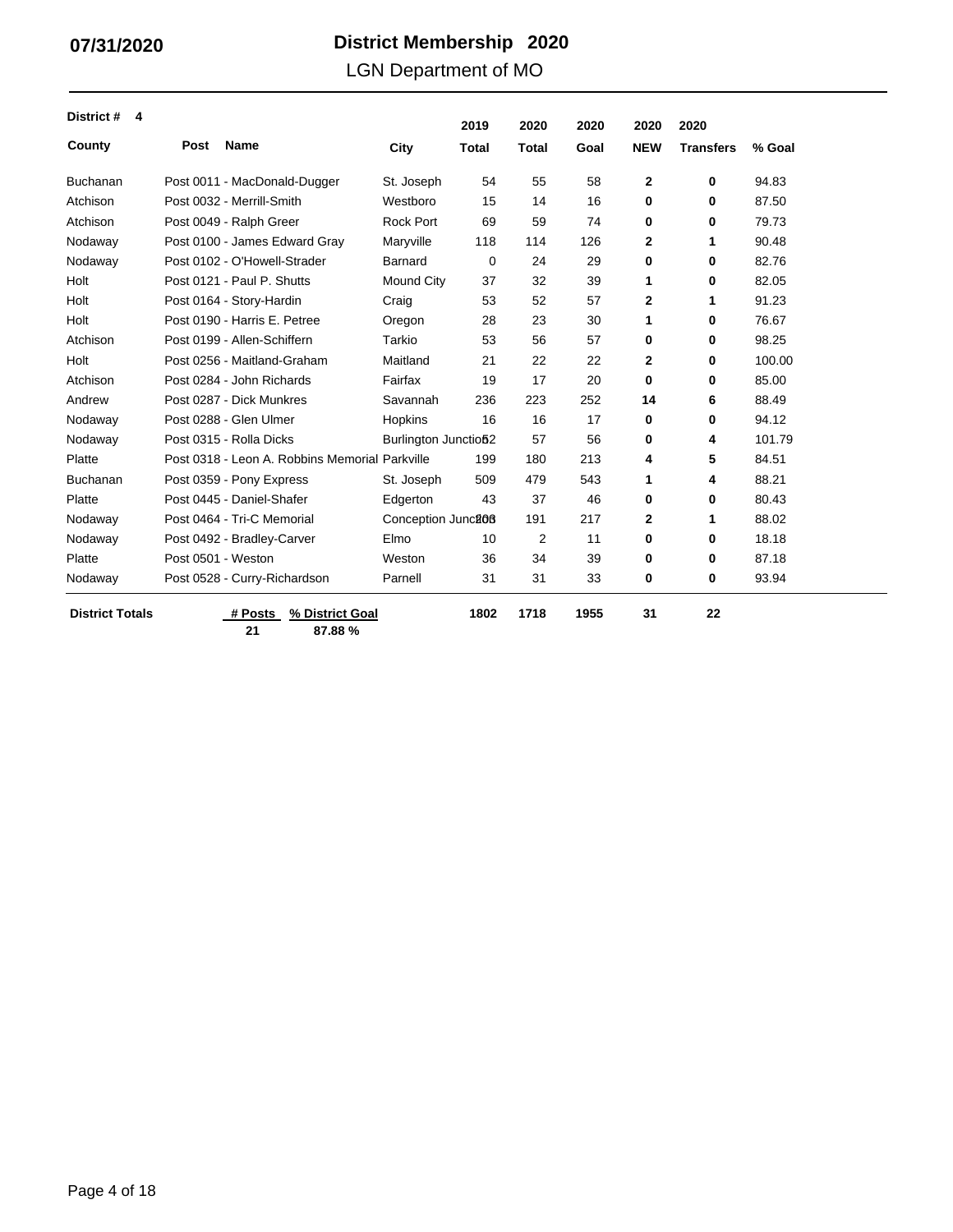### LGN Department of MO

| 5<br>District #        |                                                  |                      | 2019         | 2020  | 2020 | 2020       | 2020             |        |
|------------------------|--------------------------------------------------|----------------------|--------------|-------|------|------------|------------------|--------|
| County                 | <b>Name</b><br><b>Post</b>                       | City                 | <b>Total</b> | Total | Goal | <b>NEW</b> | <b>Transfers</b> | % Goal |
| Jackson                | Post 0021 - Tirey J. Ford                        | Independence         | 1275         | 1152  | 1363 | 19         | 22               | 84.52  |
| Jackson                | Post 0149 - Wayne Miner                          | Kansas City          | 125          | 143   | 134  | 30         | 6                | 106.72 |
| Jackson                | Post 0151 - Campo-Manfre-Barbieri                | Kansas City          | 16           | 17    | 17   | 0          | 1                | 100.00 |
| Jackson                | Post 0189 - Robert L. Clore                      | Lee's Summit         | 269          | 228   | 288  | 0          | 11               | 79.17  |
| Jackson                | Post 0340 - Conboy-Nichols                       | Sugar Creek          | 19           | 19    | 20   | 0          | 0                | 95.00  |
| Jackson                | Post 0379 - Oak Grove                            | Oak Grove            | 117          | 101   | 125  | 4          | $\mathbf{2}$     | 80.80  |
| Jackson                | Post 0499 - Stanley-Pack                         | <b>Blue Springs</b>  | 380          | 316   | 406  | 3          | 5                | 77.83  |
| Jackson                | Post 0596 - Raytown Memorial                     | Raytown              | 67           | 53    | 72   | 0          | 0                | 73.61  |
| Jackson                | Post 0598 - Hickman Mills Memorial               | <b>Hickman Mills</b> | 119          | 106   | 127  | 0          | 5                | 83.46  |
| Jackson                | Post 0609 - Anthony Forte-Edward Galvannsas City |                      | 4            | 4     | 4    | 0          | 1                | 100.00 |
| Jackson                | Post 1107 - Heartland Women Veterans ndependence |                      | 18           | 22    | 19   | 2          | 0                | 115.79 |
| <b>District Totals</b> | # Posts<br>% District Goal                       |                      | 2409         | 2161  | 2575 | 58         | 53               |        |

**11 83.92 %**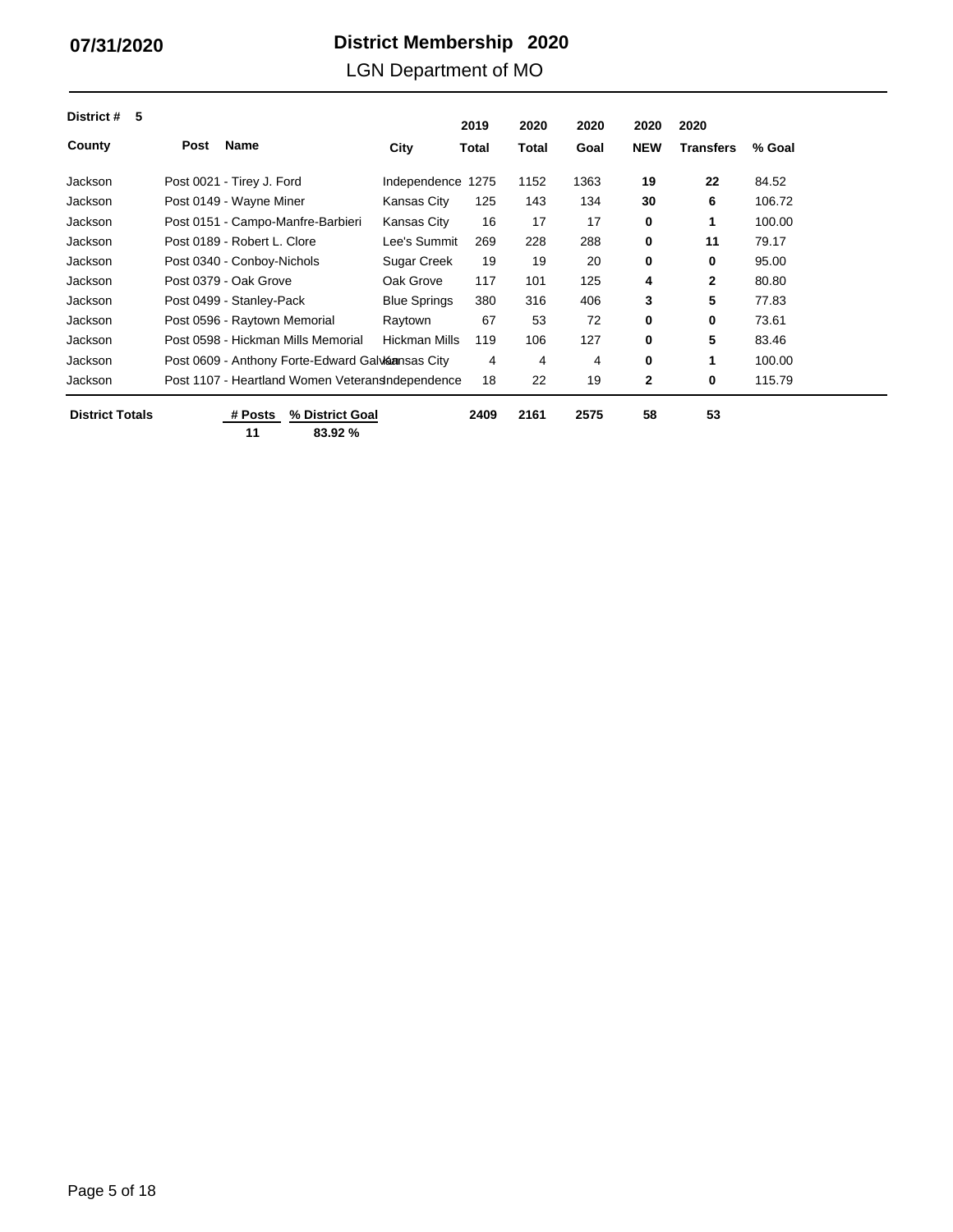### LGN Department of MO

| District #<br>6        |                     |                                  |                      | 2019         | 2020         | 2020 | 2020       | 2020             |        |
|------------------------|---------------------|----------------------------------|----------------------|--------------|--------------|------|------------|------------------|--------|
| County                 | Post                | <b>Name</b>                      | City                 | <b>Total</b> | <b>Total</b> | Goal | <b>NEW</b> | <b>Transfers</b> | % Goal |
| Vernon                 |                     | Post 0002 - Leon Ogier           | Nevada               | 44           | 37           | 47   | 0          | 0                | 78.72  |
| Henry                  |                     | Post 0014 - Clem P. Dickinson    | Clinton              | 108          | 103          | 116  | 0          | 2                | 88.79  |
| Cass                   |                     | Post 0042 - Hurley Lee Spicer    | Harrisonville        | 89           | 87           | 95   | 0          | 4                | 91.58  |
| <b>Bates</b>           |                     | Post 0046 - James P. Arnold      | <b>Butler</b>        | 35           | 28           | 37   | 0          | 0                | 75.68  |
| Cass                   |                     | Post 0053 - Newton Dudley        | <b>Pleasant Hill</b> | 21           | 18           | 22   | 0          | 0                | 81.82  |
| <b>Bates</b>           |                     | Post 0067 - Craig-Wheeler-Duzan  | <b>Rich Hill</b>     | 38           | 37           | 41   | 1          | 1                | 90.24  |
| Henry                  |                     | Post 0082 - Windsor              | Windsor              | 129          | 134          | 138  | 9          | 1                | 97.10  |
| Johnson                |                     | Post 0090 - Munday-Hancock       | Holden               | 74           | 69           | 79   | 2          | 1                | 87.34  |
| Johnson                |                     | Post 0131 - Matthews-Crawford    | Warrensburg          | 399          | 391          | 427  | 25         | 9                | 91.57  |
| Vernon                 | Post 0175 - Sheldon |                                  | Sheldon              | 8            | 8            | 9    | 0          | 0                | 88.89  |
| Cass                   |                     | Post 0183 - Hall-Hartwell        | <b>Drexel</b>        | 10           | 9            | 11   | 0          | 0                | 81.82  |
| Cedar                  |                     | Post 0230 - Trent-Sallee         | Stockton             | 80           | 98           | 86   | 11         | 5                | 113.95 |
| Cedar                  |                     | Post 0233 - Koca-Reeder-Giddens  | Eldorado Springs 38  |              | 40           | 41   | 1          | 0                | 97.56  |
| Henry                  |                     | Post 0371 - Ingham-Morgan        | Urich                | 36           | 38           | 38   | 1          | 0                | 100.00 |
| Cass                   | Post 0488 - Belton  |                                  | <b>Belton</b>        | 114          | 104          | 122  | 0          | $\mathbf{2}$     | 85.25  |
| Cass                   |                     | Post 0498 - Garden City Memorial | Garden City          | 26           | 22           | 28   | 0          | 0                | 78.57  |
| Cass                   |                     | Post 0536 - Archie Memorial      | Archie               | 3            | 1            | 3    | 0          | 0                | 33.33  |
| Henry                  |                     | Post 0566 - Calhoun              | Calhoun              | 28           | 28           | 30   | 0          | 0                | 93.33  |
| St. Clair              |                     | Post 0604 - Lewis-French         | Lowry City           | 33           | 27           | 35   | 2          | 0                | 77.14  |
| St. Clair              |                     | Post 0618 - Emerson-Bell         | Osceola              | 60           | 19           | 64   | 0          | 0                | 29.69  |
| <b>District Totals</b> |                     | # Posts<br>% District Goal       |                      | 1373         | 1298         | 1469 | 52         | 25               |        |

**20 88.36 %**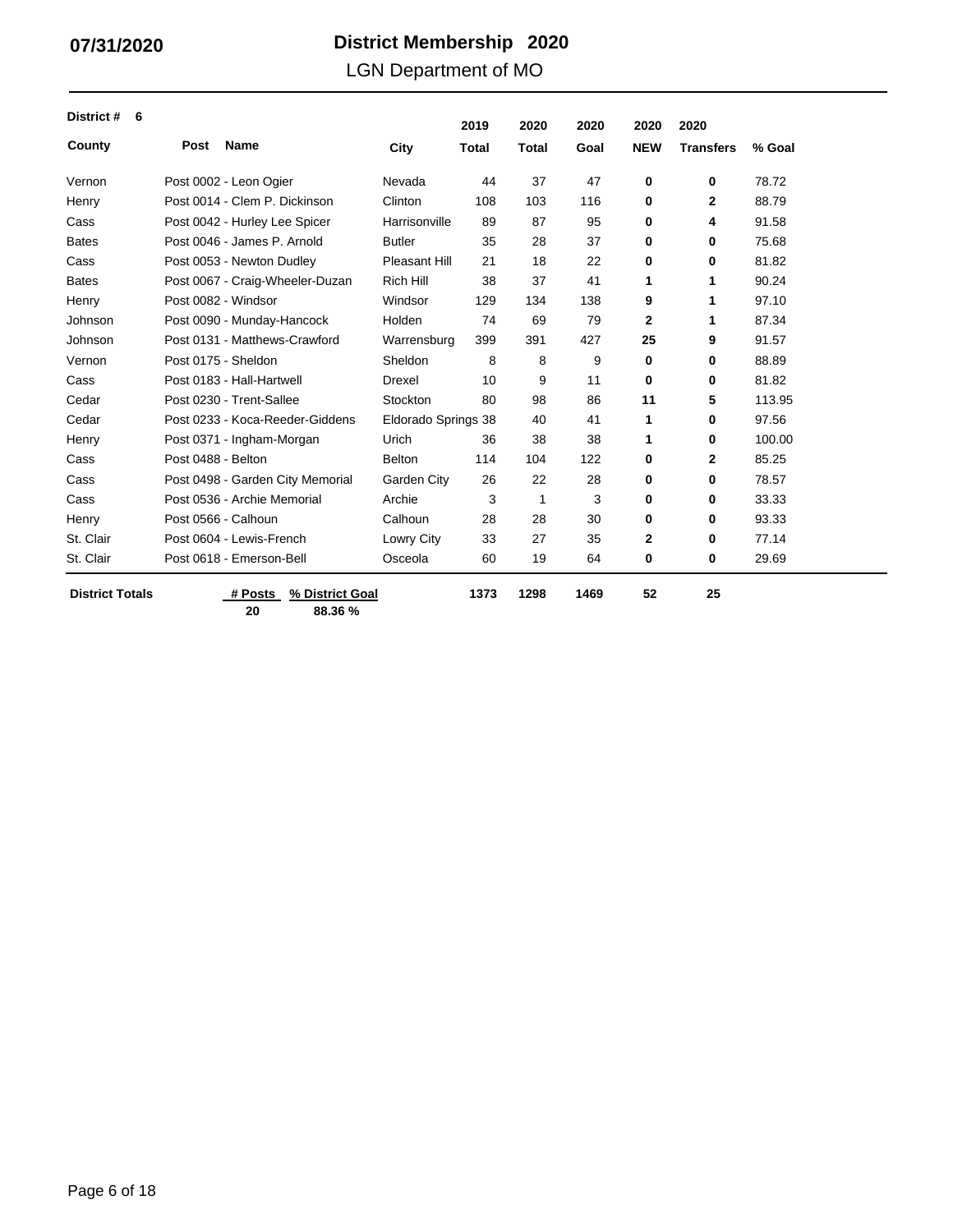### LGN Department of MO

| District #<br>7        |      |                                               |                      | 2019         | 2020         | 2020 | 2020         | 2020             |        |
|------------------------|------|-----------------------------------------------|----------------------|--------------|--------------|------|--------------|------------------|--------|
| County                 | Post | <b>Name</b>                                   | City                 | <b>Total</b> | <b>Total</b> | Goal | <b>NEW</b>   | <b>Transfers</b> | % Goal |
| Lafayette              |      | Post 0060 - George Thomas Cullom              | Lexington            | 78           | 69           | 84   | 4            | 0                | 82.14  |
| Saline                 |      | Post 0078 - Charles E. Bollman                | Slater               | 105          | 94           | 112  | 0            | 0                | 83.93  |
| Lafayette              |      | Post 0134 - Borgman-Osthoff                   | Wellington           | 45           | 44           | 48   | 1            | 0                | 91.67  |
| Saline                 |      | Post 0191 - Marshall                          | Marshall             | 35           | 32           | 37   | 0            | 0                | 86.49  |
| Howard                 |      | Post 0211 - Glasgow                           | Glasgow              | 26           | 26           | 28   | $\bf{0}$     | 0                | 92.86  |
| Benton                 |      | Post 0217 - Benton County                     | Warsaw               | 329          | 329          | 352  | 32           | 13               | 93.47  |
| Lafayette              |      | Post 0223 - Wrzeciona-Smith                   | Higginsville         | 134          | 145          | 143  | $\mathbf{2}$ | 2                | 101.40 |
| Lafayette              |      | Post 0258 - Lohman-Meyer                      | Concordia            | 69           | 67           | 74   | 1            | 0                | 90.54  |
| Howard                 |      | Post 0273 - White-Bell                        | Fayette              | 26           | 28           | 28   | 6            | 0                | 100.00 |
| Saline                 |      | Post 0279 - Sweet Springs                     | <b>Sweet Springs</b> | 55           | 57           | 59   | 1            | 0                | 96.61  |
| Lafayette              |      | Post 0286 - Douthit-Specker                   | Odessa               | 53           | 49           | 57   | 0            | 0                | 85.96  |
| Benton                 |      | Post 0305 - Abraham Lincoln                   | Cole Camp            | 144          | 136          | 154  | 3            | 0                | 88.31  |
| Saline                 |      | Post 0478 - Tieman-Blackburn                  | <b>Blackburn</b>     | 145          | 135          | 155  | 1            | 0                | 87.10  |
| Pettis                 |      | Post 0491 - George T. Murphy                  | Green Ridge          | 23           | 21           | 25   | $\bf{0}$     | 0                | 84.00  |
| Pettis                 |      | Post 0520 - La Monte                          | LaMonte              | 17           | 15           | 18   | 0            | 0                | 83.33  |
| Saline                 |      | Post 0558 - Malta Bend Memorial               | Malta Bend           | 219          | 234          | 234  | 16           | 5                | 100.00 |
| Hickory                |      | Post 0623 - Cross Timbers                     | <b>Cross Timbers</b> | 15           | 13           | 16   | 0            | 0                | 81.25  |
| Pettis                 |      | Post 0642 - George A. Whiteman MemoSiadalia   |                      | 351          | 323          | 378  | 21           | 6                | 85.45  |
| Hickory                |      | Post 0785 - Hickory County Memorial Hermitage |                      | 19           | 22           | 20   | 0            | 1                | 110.00 |
| <b>District Totals</b> |      | % District Goal<br># Posts                    |                      | 1888         | 1839         | 2022 | 88           | 27               |        |

**19 90.95 %**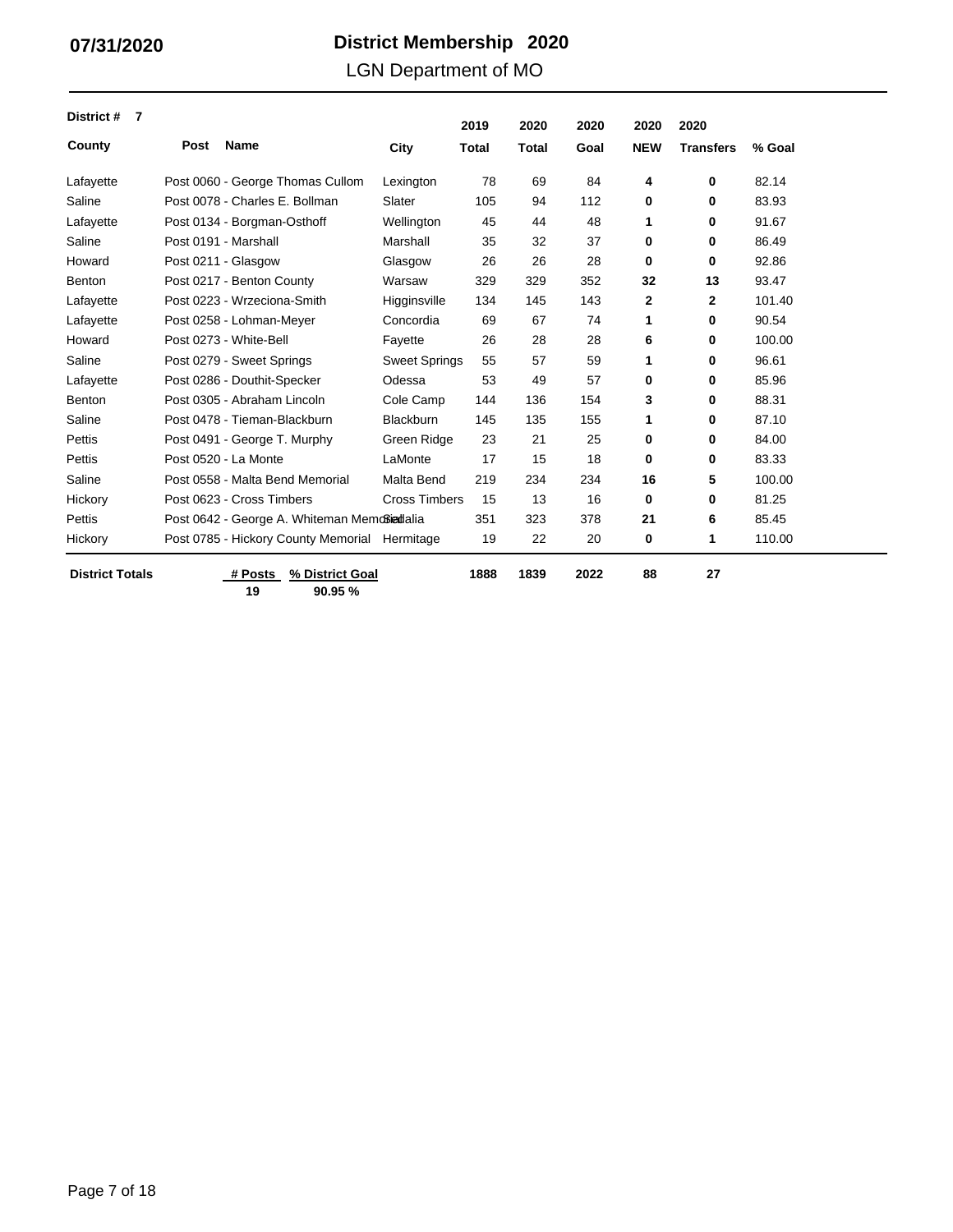### LGN Department of MO

| District #<br>8        |                     |                                                    |                    | 2019         | 2020         | 2020           | 2020         | 2020             |        |
|------------------------|---------------------|----------------------------------------------------|--------------------|--------------|--------------|----------------|--------------|------------------|--------|
| County                 | Post                | <b>Name</b>                                        | City               | <b>Total</b> | <b>Total</b> | Goal           | <b>NEW</b>   | <b>Transfers</b> | % Goal |
| Cole                   |                     | Post 0005 - Roscoe Enloe                           | Jefferson City     | 1302         | 1251         | 1392           | 40           | $\mathbf{2}$     | 89.87  |
| Cooper                 |                     | Post 0052 - Thoma-Tuttle                           | Boonville          | 81           | 68           | 87             | 0            | 0                | 78.16  |
| Cooper                 |                     | Post 0084 - George Clark Harlan                    | Otterville         | 10           | 9            | 11             | 0            | 0                | 81.82  |
| Morgan                 |                     | Post 0104 - Morgan County                          | Versailles         | 11           | 34           | 36             | 2            | 0                | 94.44  |
| Miller                 |                     | Post 0105 - Freemont Watkins                       | Iberia             | 30           | 26           | 32             | 0            | 0                | 81.25  |
| Boone                  |                     | Post 0113 - Charles W. Waller                      | Centralia          | 33           | 29           | 35             | 1            | 0                | 82.86  |
| Boone                  |                     | Post 0152 - Harry B. Pryor                         | Ashland            | 51           | 56           | 55             | 1            | 4                | 101.82 |
| Camden                 |                     | Post 0193 - Lake Of The Ozarks                     | Camdenton          | 11           | 12           | 12             | 1            | 0                | 100.00 |
| Boone                  |                     | Post 0202 - Herbert Williams                       | Columbia           | 251          | 258          | 268            | 10           | 7                | 96.27  |
| Callaway               | Post 0210 - Kingdom |                                                    | Fulton             | 23           | 19           | 25             | 0            | 0                | 76.00  |
| Miller                 |                     | Post 0229 - Omer M. Goode                          | Lake Ozark         | 57           | 46           | 61             | 1            | 0                | 75.41  |
| Cole                   |                     | Post 0231 - Tony Jenkins                           | Jefferson City     | 8            | 8            | 8              | 0            | 0                | 100.00 |
| Boone                  |                     | Post 0238 - Richard T. Kelly                       | Columbia           | 19           | 14           | 20             | 0            | 0                | 70.00  |
| Cooper                 |                     | Post 0266 - Pilot Grove                            | <b>Pilot Grove</b> | 39           | 33           | 42             | 0            | 0                | 78.57  |
| Moniteau               |                     | Post 0304 - Edgar Cole                             | Tipton             | 53           | 50           | 57             | 0            | 1                | 87.72  |
| Osage                  |                     | Post 0317 - Paul A. Hasenbeck                      | Freeburg           | 155          | 155          | 166            | 8            | 1                | 93.37  |
| Morgan                 |                     | Post 0343 - Galloway-Martens                       | Stover             | 44           | 43           | 47             | 0            | 1                | 91.49  |
| Cooper                 |                     | Post 0415 - Bunceton Memorial                      | <b>Bunceton</b>    | 4            | 4            | $\overline{4}$ | 0            | 0                | 100.00 |
| Boone                  |                     | Post 0424 - Hartsburg                              | Hartsburg          | 36           | 35           | 38             | 2            | 0                | 92.11  |
| Osage                  |                     | Post 0506 - Chamois                                | Chamois            | 20           | 19           | 22             | 0            | 0                | 86.36  |
| Osage                  |                     | Post 0544 - Westphalia                             | Westphalia         | 33           | 30           | 35             | 1            | 0                | 85.71  |
| Miller                 |                     | Post 0545 - St. Elizabeth Memorial                 | St. Elizabeth      | 32           | 28           | 34             | 1            | $\bf{0}$         | 82.35  |
| Camden                 |                     | Post 0624 - Zachariah Zack Davis Whe Sunrise Beach |                    | 520          | 485          | 556            | 19           | 7                | 87.23  |
| Boone                  |                     | Post 1111 - Central MO Women Vets Columbia         |                    | 27           | 18           | 29             | $\mathbf{2}$ | 1                | 62.07  |
| <b>District Totals</b> |                     | # Posts<br>% District Goal                         |                    | 2850         | 2730         | 3072           | 89           | 24               |        |

 $\overline{\phantom{0}}$ 

**24 88.87 %**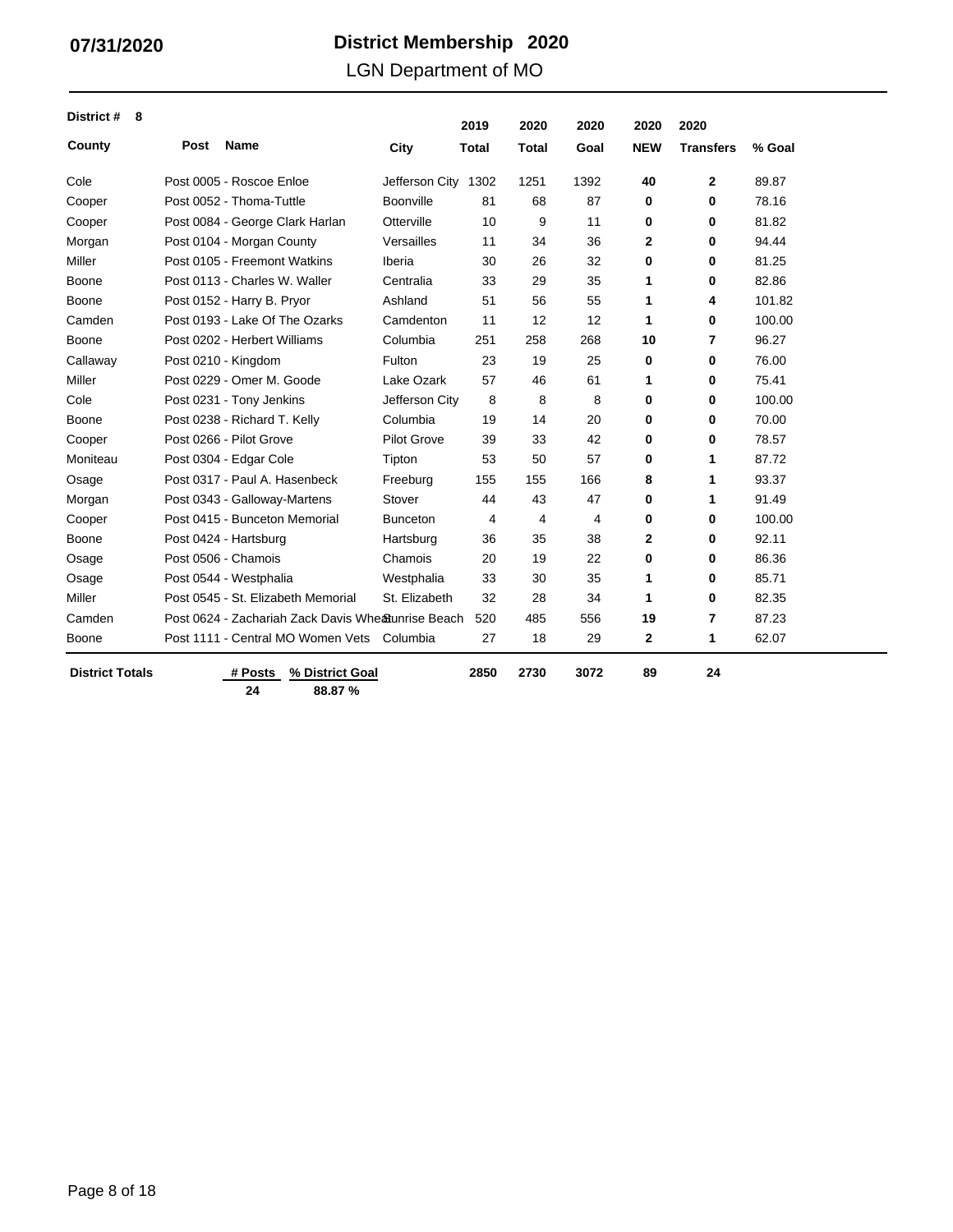LGN Department of MO

| District #<br>9        |                   |                                                 |                     | 2019           | 2020         | 2020 | 2020         | 2020             |        |
|------------------------|-------------------|-------------------------------------------------|---------------------|----------------|--------------|------|--------------|------------------|--------|
| County                 | <b>Post</b>       | Name                                            | City                | Total          | Total        | Goal | <b>NEW</b>   | <b>Transfers</b> | % Goal |
| Franklin               |                   | Post 0018 - Sullivan                            | Sullivan            | 23             | 22           | 25   | $\bf{0}$     | 0                | 88.00  |
| Audrain                |                   | Post 0026 - James Bledsoe                       | Mexico              | 57             | 55           | 61   | 0            | 1                | 90.16  |
| Lincoln                |                   | Post 0094 - Lincoln County                      | Troy                | 57             | 65           | 61   | 5            | 0                | 106.56 |
| Warren                 |                   | Post 0122 - Warren County                       | Warrenton           | 11             | 6            | 12   | $\bf{0}$     | 0                | 50.00  |
| Montgomery             |                   | Post 0147 - Joseph B. Koenig                    | Rhineland           | 38             | 37           | 41   | 0            | 1                | 90.24  |
| Warren                 |                   | Post 0180 - Daniel Boone                        | Marthasville        | 66             | 62           | 70   | $\mathbf 0$  | $\mathbf 2$      | 88.57  |
| Franklin               |                   | Post 0218 - Washington                          | Washington          | 339            | 324          | 363  | 5            | $\mathbf{2}$     | 89.26  |
| Lincoln                |                   | Post 0226 - Elsberry Community                  | Elsberry            | 74             | 71           | 79   | 0            | 1                | 89.87  |
| St. Charles            |                   | Post 0262 - Harry H. Haferkamp                  | Augusta             | 16             | 13           | 17   | 0            | 0                | 76.47  |
| Montgomery             |                   | Post 0277 - Robert Graham                       | Montgomery City 16  |                | 14           | 17   | 1            | $\mathbf 0$      | 82.35  |
| Franklin               | Post 0297 - Union |                                                 | Union               | 216            | 195          | 231  | 4            | 5                | 84.42  |
| St. Charles            |                   | Post 0312 - St. Charles                         | St. Charles         | 642            | 600          | 686  | 15           | 6                | 87.46  |
| St. Charles            |                   | Post 0313 - Aloys-Crockwell                     | St. Peters          | 202            | 204          | 216  | 12           | $\overline{2}$   | 94.44  |
| St. Charles            |                   | Post 0319 - Vogt-Keene-Mintert                  | Portage De Sioux 10 |                | 9            | 11   | 0            | 0                | 81.82  |
| Franklin               |                   | Post 0320 - Colwell-Harris-Paul William Pacific |                     | 76             | 68           | 81   | 1            | 1                | 83.95  |
| St. Charles            |                   | Post 0323 - Wentzville                          | Wentzville          | 431            | 400          | 461  | 10           | 10               | 86.77  |
| Franklin               |                   | Post 0347 - Saint Clair Memorial                | St. Clair           | 175            | 157          | 187  | 5            | 1                | 83.96  |
| Pike                   |                   | Post 0349 - Dudley-Patton-Harvey                | Clarksville         | 36             | 31           | 38   | $\bf{0}$     | $\mathbf 0$      | 81.58  |
| Franklin               |                   | Post 0366 - New Haven                           | New Haven           | 125            | 116          | 134  | 3            | $\bf{0}$         | 86.57  |
| Pike                   |                   | Post 0370 - Haney-Pennock                       | Louisiana           | 167            | 159          | 179  | 5            | 0                | 88.83  |
| St. Charles            |                   | Post 0388 - O'Fallon                            | O'Fallon            | 312            | 282          | 334  | $\mathbf 0$  | 0                | 84.43  |
| Franklin               |                   | Post 0402 - Patrick Cleburne                    | Pacific             | 12             | 12           | 13   | 1            | 0                | 92.31  |
| Lincoln                |                   | Post 0410 - Robert Fisher, Jr.                  | Foley               | 0              | $\mathbf 0$  | 0    | 0            | 0                | 0.00   |
| Lincoln                |                   | Post 0420 - Old Monroe                          | Old Monroe          | 59             | 60           | 61   | $\mathbf 2$  | 1                | 98.36  |
| Audrain                |                   | Post 0510 - Hubbell-Paris                       | Laddonia            | 61             | 61           | 65   | $\mathbf{2}$ | $\overline{2}$   | 93.85  |
| Gasconade              |                   | Post 0541 - Bay Community                       | Bay                 | 21             | 19           | 22   | 0            | 0                | 86.36  |
| Audrain                |                   | Post 0552 - Martinsburg                         | Martinsburg         | 43             | 40           | 46   | 0            | 0                | 86.96  |
| Franklin               |                   | Post 0565 - Labadie Memorial                    | Labadie             | 33             | 35           | 35   | 1            | 0                | 100.00 |
| Gasconade              |                   | Post 0587 - Rosebud Memorial                    | Rosebud             | 76             | 67           | 81   | 0            | 0                | 82.72  |
| St. Charles            |                   | Post 0632 - Lake Saint Louis                    | Lake St. Louis      | $\overline{2}$ | $\mathbf{1}$ | 2    | 0            | 0                | 50.00  |
| <b>District Totals</b> |                   | # Posts<br>% District Goal<br>30<br>87.77%      |                     | 3396           | 3185         | 3629 | 72           | 35               |        |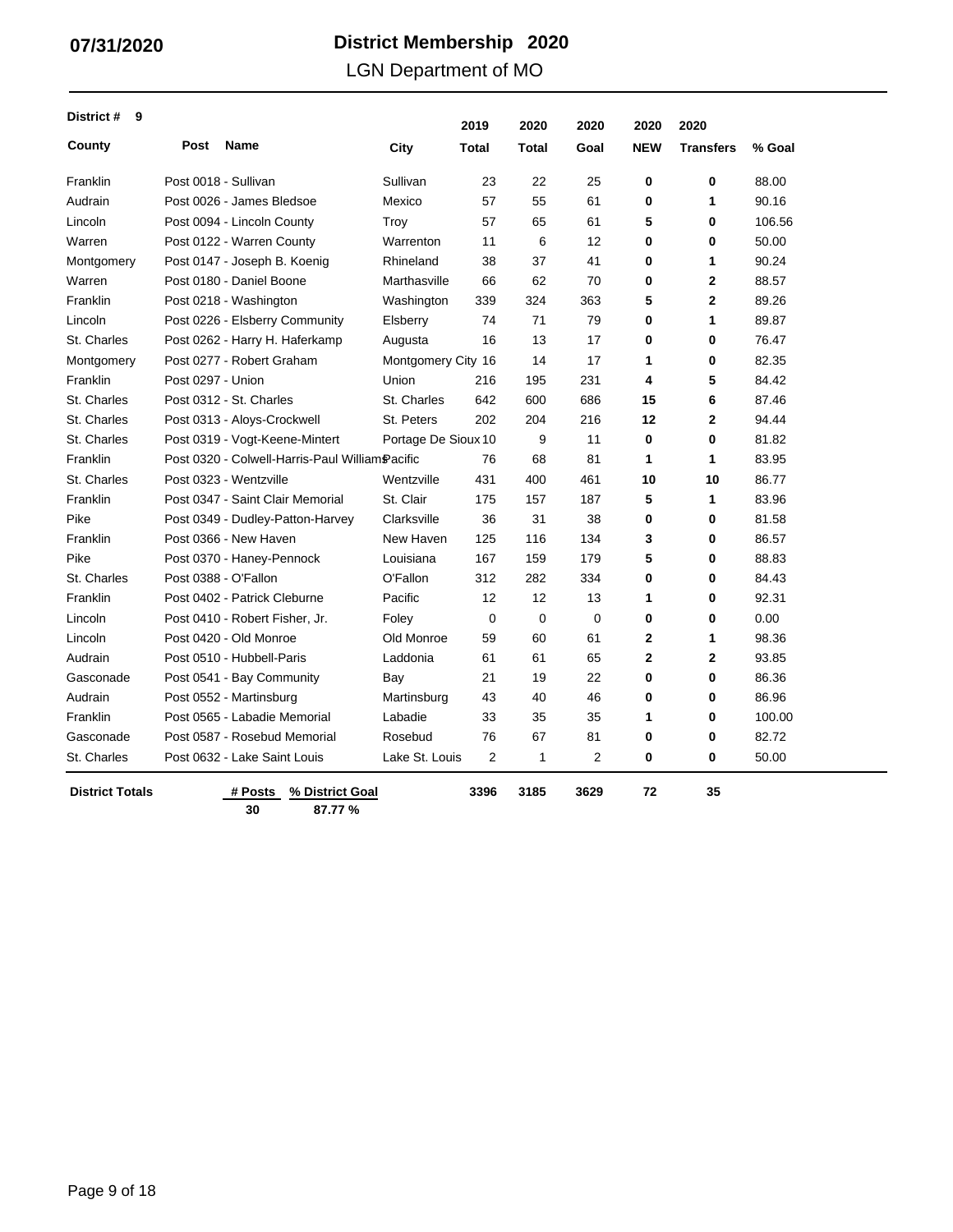### LGN Department of MO

| District #             | 10 |      |                                                         |                    | 2019  |                | 2020  | 2020           | 2020         | 2020             |        |
|------------------------|----|------|---------------------------------------------------------|--------------------|-------|----------------|-------|----------------|--------------|------------------|--------|
| County                 |    | Post | <b>Name</b>                                             | City               | Total |                | Total | Goal           | <b>NEW</b>   | <b>Transfers</b> | % Goal |
| St. Louis              |    |      | Post 0101 - Goff-Moll                                   | <b>Brentwood</b>   |       | 108            | 100   | 116            | 0            | 0                | 86.21  |
| St. Louis              |    |      | Post 0111 - St. Louis County Memorial Shrewsbury        |                    |       | 279            | 281   | 298            | 2            | 21               | 94.30  |
| St. Louis              |    |      | Post 0143 - Oliver Guy Vassar                           | University City    |       | 35             | 31    | 38             | $\mathbf{2}$ | 0                | 81.58  |
| St. Louis              |    |      | Post 0156 - Kirkwood Memorial                           | Kirkwood           |       | 62             | 69    | 66             | 5            | 3                | 104.55 |
| St. Louis              |    |      | Post 0161 - Williams-Owen-McGuire                       | Ferguson           |       | 86             | 88    | 92             | 1            | 6                | 95.65  |
| St. Louis              |    |      | Post 0162 - Lemay Memorial                              | Lemay              |       | 323            | 263   | 344            | 8            | 1                | 76.45  |
| St. Louis              |    |      | Post 0172 - Webster Groves Memorial Webster Groves 35   |                    |       |                | 33    | 38             | 1            | $\mathbf{2}$     | 86.84  |
| St. Louis              |    |      | Post 0177 - O. Brien                                    | Eureka             |       | 130            | 118   | 139            | $\mathbf{2}$ | $\mathbf 1$      | 84.89  |
| St. Louis              |    |      | Post 0184 - Jennings-Manor                              | Jennings           |       | 11             | 11    | 12             | $\bf{0}$     | 0                | 91.67  |
| St. Louis              |    |      | Post 0208 - Walter Le Pere                              | Manchester         |       | 543            | 519   | 580            | 17           | 4                | 89.48  |
| St. Louis              |    |      | Post 0213 - Emerson-Marshall-Sherwoddaryland Heights 40 |                    |       |                | 46    | 43             | $\mathbf{2}$ | 1                | 106.98 |
| St. Louis              |    |      | Post 0267 - Glasgow Village Memorial Glasgow Village    |                    |       | 5              | 3     | 5              | 0            | 0                | 60.00  |
| St. Louis              |    |      | Post 0269 - Jack Ming                                   | Kirkwood           |       | 1              | 0     | 1              | 0            | 0                | 0.00   |
| St. Louis              |    |      | Post 0302 - Edward F Ucinski, Sr                        | Fenton             |       | 0              | 31    | 15             | 0            | 24               | 206.67 |
| St. Louis              |    |      | Post 0335 - Fort Bellefontaine MemorialSpanish Lake     |                    |       | 38             | 32    | 41             | 0            | 1                | 78.05  |
| St. Louis              |    |      | Post 0338 - Thoman-Boothe                               | Overland           |       | 197            | 154   | 211            | 0            | 0                | 72.99  |
| St. Louis              |    |      | Post 0397 - Creve Coeur Memorial                        | <b>Creve Coeur</b> |       | 211            | 220   | 226            | 14           | 13               | 97.35  |
| St. Louis              |    |      | Post 0400 - Fenton Memorial                             | Fenton             |       | 244            | 212   | 261            | 6            | 6                | 81.23  |
| St. Louis              |    |      | Post 0439 - Valley Park Memorial                        | <b>Valley Park</b> |       | $\overline{7}$ | 3     | $\overline{7}$ | 0            | 0                | 42.86  |
| St. Louis              |    |      | Post 0442 - Riverview Gardens Memori Niverview          |                    |       | 13             | 2     | 14             | 0            | 0                | 14.29  |
| St. Louis              |    |      | Post 0444 - Florissant Valley Memorial Florissant       |                    |       | 433            | 406   | 462            | 4            | 11               | 87.88  |
| St. Louis              |    |      | Post 0556 - Chesterfield Memorial                       | Chesterfield       |       | 105            | 113   | 112            | $\mathbf{2}$ | 6                | 100.89 |
| St. Louis              |    |      | Post 0611 - Ballwin Memorial                            | <b>Ballwin</b>     |       | 41             | 37    | 44             | 0            | 1                | 84.09  |
| St. Louis              |    |      | Post 0777 - Joseph L. Frank Memorial Crestwood          |                    |       | 55             | 53    | 59             | 0            | 0                | 89.83  |
| <b>District Totals</b> |    |      | % District Goal<br># Posts<br>87.62%<br>24              |                    | 3002  |                | 2825  | 3224           | 66           | 101              |        |

L,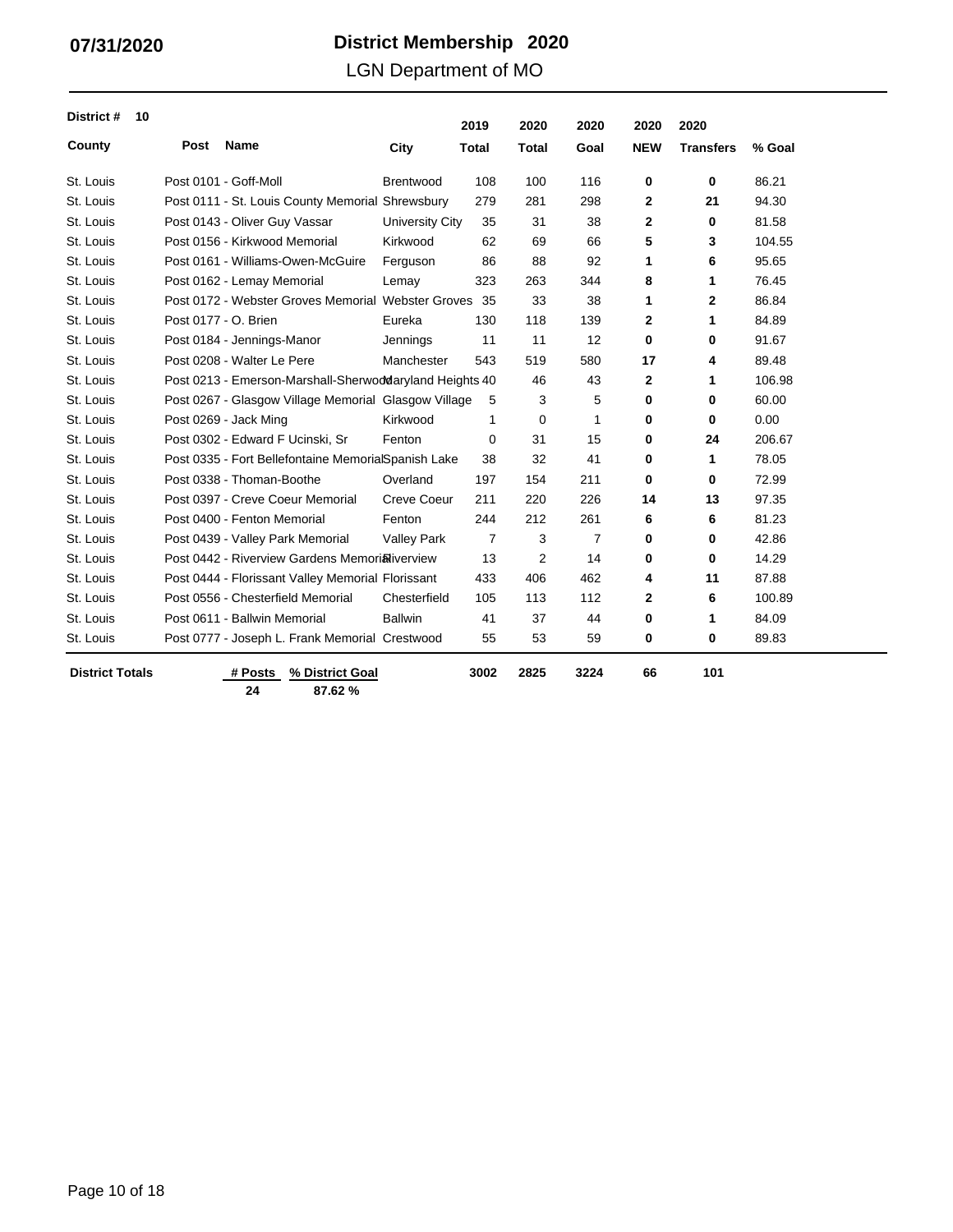LGN Department of MO

| District #             | 11/12 |                                                              |           | 2019         | 2020         | 2020 | 2020       | 2020             |        |
|------------------------|-------|--------------------------------------------------------------|-----------|--------------|--------------|------|------------|------------------|--------|
| County                 | Post  | <b>Name</b>                                                  | City      | <b>Total</b> | <b>Total</b> | Goal | <b>NEW</b> | <b>Transfers</b> | % Goal |
| St. Louis              |       | Post 0001 - Quentin Roosevelt                                | St. Louis | 44           | 42           | 47   | 0          | 0                | 89.36  |
| St. Louis              |       | Post 0003 - Griesedieck-Fournier                             | St. Louis | 38           | 29           | 41   | 0          | 0                | 70.73  |
| St. Louis              |       | Post 0004 - Fred W. Stockham-St LouisSt. Louis               |           | 49           | 43           | 52   | 0          | 1                | 82.69  |
| St. Louis              |       | Post 0015 - Rollo-Calcaterra                                 | St. Louis | 132          | 126          | 141  | 0          | 0                | 89.36  |
| St. Louis              |       | Post 0037 - South St. Louis Memorial                         | St. Louis | 67           | 62           | 72   | 0          | 0                | 86.11  |
| St. Louis              |       | Post 0077 - Tom Powell                                       | St. Louis | 36           | 38           | 39   | 3          | 1                | 97.44  |
| St. Louis              |       | Post 0089 - St. Louis Fire Department                        | St. Louis | 0            | 0            | 0    | 0          | 0                | 0.00   |
| St. Louis              |       | Post 0096 - Jerome L. Goldman                                | St. Louis | 15           | 14           | 16   | 0          | 0                | 87.50  |
| St. Louis              |       | Post 0165 - Walnut Park                                      | St. Louis | 0            | 0            | 0    | 0          | 0                | 0.00   |
| St. Louis              |       | Post 0179 - Union Electric Company                           | St. Louis | 43           | 38           | 46   | 0          | 0                | 82.61  |
| St. Louis              |       | Post 0186 - Aubuchon-Dennison                                | St. Louis | 2            | 1            | 2    | 0          | 0                | 50.00  |
| St. Louis              |       | Post 0299 - Anheuser-Busch Co., Inc. St. Louis               |           | 35           | 24           | 37   | 0          | 0                | 64.86  |
| St. Louis              |       | Post 0341 - Lester C. Schlueter Memori <sup>St</sup> . Louis |           | 12           | 0            | 13   | 0          | 0                | 0.00   |
| St. Louis              |       | Post 0404 - St. Louis Service Womens St. Louis               |           | 204          | 188          | 218  | 5          | 1                | 86.24  |
| St. Louis              |       | Post 0422 - Barlog-Kuszaj-Zero Memori <sup>8</sup> t. Louis  |           | 92           | 92           | 98   | 0          | 4                | 93.88  |
| St. Louis              |       | Post 0493 - Watson Road Memorial                             | St. Louis | 23           | 24           | 25   | 1          | 0                | 96.00  |
| St. Louis              |       | Post 0512 - Robert J. Short Memorial                         | St. Louis | 12           | 12           | 13   | 0          | 0                | 92.31  |
| St. Louis              |       | Post 0514 - Frank Diaz Memorial                              | St. Louis | 3            | 2            | 3    | 0          | 0                | 66.67  |
| St. Louis              |       | Post 0525 - St. Joseph Memorial                              | St. Louis | 24           | 25           | 26   | 0          | 0                | 96.15  |
| St. Louis              |       | Post 0555 - Golden Anniversary                               | St. Louis | 38           | 35           | 41   | 0          | 0                | 85.37  |
| St. Louis              |       | Post 0572 - Bolanovich-Krajnovich Mem <sup>g</sup> t. Louis  |           | 3            | 2            | 3    | 0          | 0                | 66.67  |
| <b>District Totals</b> |       | % District Goal<br># Posts                                   |           | 872          | 797          | 933  | 9          | 7                |        |

**21 85.42 %**

Page 11 of 18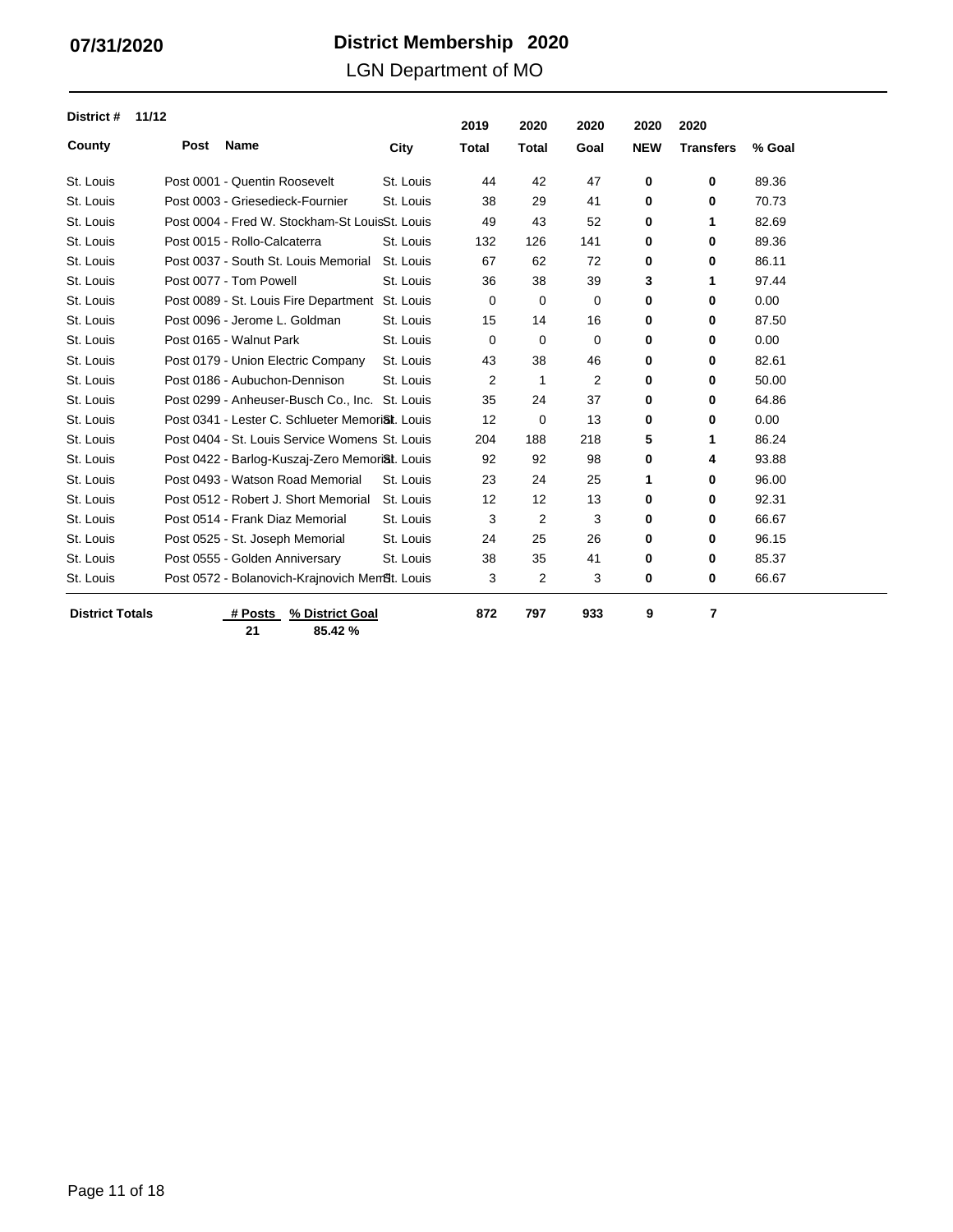### LGN Department of MO

| District #<br>13       |                                           |                      | 2019  | 2020  | 2020 | 2020         | 2020             |        |
|------------------------|-------------------------------------------|----------------------|-------|-------|------|--------------|------------------|--------|
| County                 | Name<br><b>Post</b>                       | City                 | Total | Total | Goal | <b>NEW</b>   | <b>Transfers</b> | % Goal |
| St. Francois           | Post 0039 - Coleman-Frazier               | <b>Flat River</b>    | 36    | 40    | 38   | 1            | $\mathbf{2}$     | 105.26 |
| St. Francois           | Post 0083 - Jackson-Thomure               | <b>Bonne Terre</b>   | 23    | 25    | 24   | $\mathbf{2}$ | $\mathbf{2}$     | 104.17 |
| Perry                  | Post 0133 - Moonier-Reddick               | Perryville           | 858   | 811   | 919  | 20           | 8                | 88.25  |
| Ste. Genevieve         | Post 0150 - Buchholtz-Kiefer              | Ste. Genevieve       | 438   | 426   | 468  | 7            | 8                | 91.03  |
| Madison                | Post 0248 - Medford Mc Clanahan           | Fredericktown        | 48    | 42    | 51   | 0            | 1                | 82.35  |
| Jefferson              | Post 0253 - Peebles-Vaughn-Wideman Festus |                      | 473   | 474   | 505  | 16           | 31               | 93.86  |
| Washington             | Post 0265 - Cordia-Humphrey               | Potosi               | 51    | 45    | 55   | 1            | 3                | 81.82  |
| Wayne                  | Post 0281 - Arnold Hodge                  | Piedmont             | 108   | 102   | 115  | 2            | 1                | 88.70  |
| <b>Jefferson</b>       | Post 0283 - Rock Memorial                 | Imperial             | 227   | 223   | 243  | 6            | 7                | 91.77  |
| St. Francois           | Post 0416 - Le Pere-McCalister            | Farmington           | 322   | 278   | 344  | 10           | 5                | 80.81  |
| Ste. Genevieve         | Post 0554 - Bloomsdale Memorial           | <b>Bloomsdale</b>    | 91    | 89    | 97   | 1            | $\mathbf{2}$     | 91.75  |
| Jefferson              | Post 0783 - Denson-Winans, Inc.           | <b>House Springs</b> | 84    | 93    | 90   | 0            | 5                | 103.33 |
| <b>District Totals</b> | % District Goal<br># Posts                |                      | 2759  | 2648  | 2949 | 66           | 75               |        |

 $\overline{\phantom{a}}$ 

**12 89.79 %**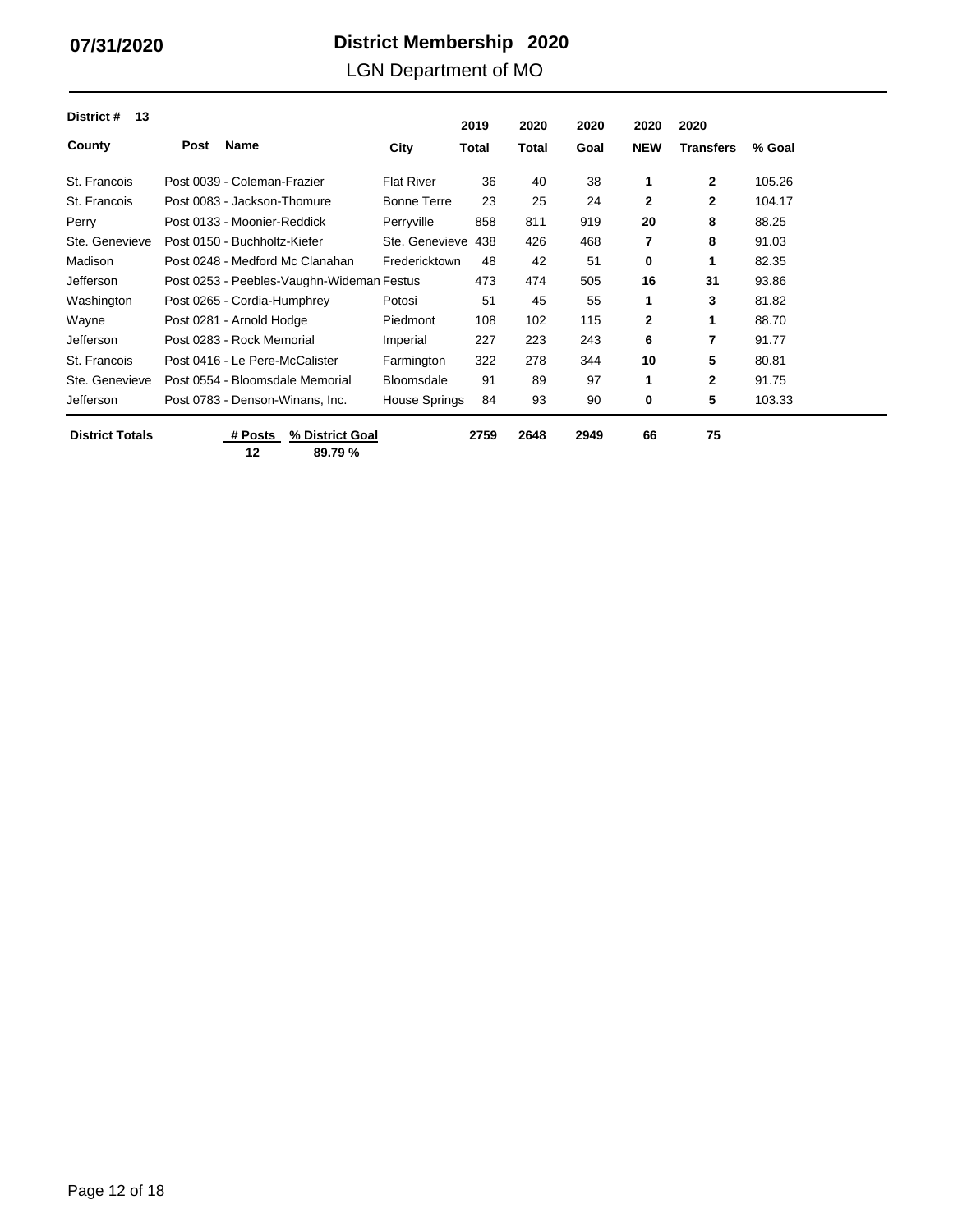### LGN Department of MO

| District #<br>14       |      |                                               |                    | 2019         | 2020           | 2020           | 2020       | 2020             |        |
|------------------------|------|-----------------------------------------------|--------------------|--------------|----------------|----------------|------------|------------------|--------|
| County                 | Post | Name                                          | City               | <b>Total</b> | <b>Total</b>   | Goal           | <b>NEW</b> | <b>Transfers</b> | % Goal |
| Stoddard               |      | Post 0059 - Kenady-Hanks                      | Dexter             | 84           | 72             | 90             | 4          | 0                | 80.00  |
| Cape Girardeau         |      | Post 0063 - Louis K. Juden                    | Cape Girardeau 290 |              | 265            | 311            | 7          | 4                | 85.21  |
| <b>Dunklin</b>         |      | Post 0066 - Samuel T. Adams                   | Kennett            | 32           | 29             | 34             | 0          | 0                | 85.29  |
| Ripley                 |      | Post 0087 - David M. Robertson                | Doniphan           | 7            | 4              | $\overline{7}$ | 0          | 0                | 57.14  |
| Pemiscot               |      | Post 0088 - Pemiscot County                   | Caruthersville     | 84           | 80             | 90             | 3          | 0                | 88.89  |
| <b>Dunklin</b>         |      | Post 0109 - C. Dolph Gehrig                   | Campbell           | 35           | 25             | 37             | 0          | 0                | 67.57  |
| Scott                  |      | Post 0114 - Henry Meldrum                     | Sikeston           | 240          | 225            | 256            | 19         | 7                | 87.89  |
| <b>Butler</b>          |      | Post 0153 - Brown-Mabry                       | Poplar Bluff       | 237          | 219            | 253            | 4          | 6                | 86.56  |
| Cape Girardeau         |      | Post 0158 - Altenthal-Joerns                  | Jackson            | 337          | 321            | 361            | 5          | 15               | 88.92  |
| Mississippi            |      | Post 0232 - Mississippi County                | Charleston         | 4            | $\overline{4}$ | 4              | 0          | 0                | 100.00 |
| <b>Dunklin</b>         |      | Post 0293 - William and Edward PhillipsMalden |                    | 100          | 89             | 107            | 2          | 2                | 83.18  |
| <b>Dunklin</b>         |      | Post 0303 - Barnes-Casinger-Montgomerenath    |                    | 24           | 18             | 26             | 3          | 1                | 69.23  |
| Carter                 |      | Post 0333 - Marchbanks-Main                   | Van Buren          | 18           | 17             | 19             | 1          | 0                | 89.47  |
| <b>Dunklin</b>         |      | Post 0362 - Hornersville                      | Hornersville       | 19           | 17             | 20             | 1          | 1                | 85.00  |
| Scott                  |      | Post 0369 - Scott County Memorial             | Benton             | 35           | 27             | 37             | 0          | 0                | 72.97  |
| Stoddard               |      | Post 0382 - Harry C. Crumb                    | Bloomfield         | 44           | 49             | 47             | 0          | 0                | 104.26 |
| Scott                  |      | Post 0389 - Aubuchon-Alsobrook                | Chaffee            | 15           | 14             | 16             | 0          | 0                | 87.50  |
| <b>Butler</b>          |      | Post 0494 - Qulin Memorial                    | Qulin              | 53           | 39             | 57             | 0          | 0                | 68.42  |
| Carter                 |      | Post 0560 - Ellsinore Memorial                | Ellsinore          | 1            | $\mathbf 0$    | $\mathbf{1}$   | 0          | 0                | 0.00   |
| <b>New Madrid</b>      |      | Post 0595 - Brown-Twitty                      | New Madrid         | 135          | 127            | 144            | 5          | 0                | 88.19  |
| <b>Butler</b>          |      | Post 0630 - Poplar Bluff Memorial             | Poplar Bluff       | 3            | 1              | 3              | 0          | 0                | 33.33  |
| Ripley                 |      | Post 0643 - Naylor Memorial                   | Naylor             | 46           | 42             | 49             | 2          | 0                | 85.71  |
| <b>District Totals</b> |      | # Posts<br>% District Goal                    |                    | 1843         | 1684           | 1969           | 56         | 36               |        |

**22 85.53 %**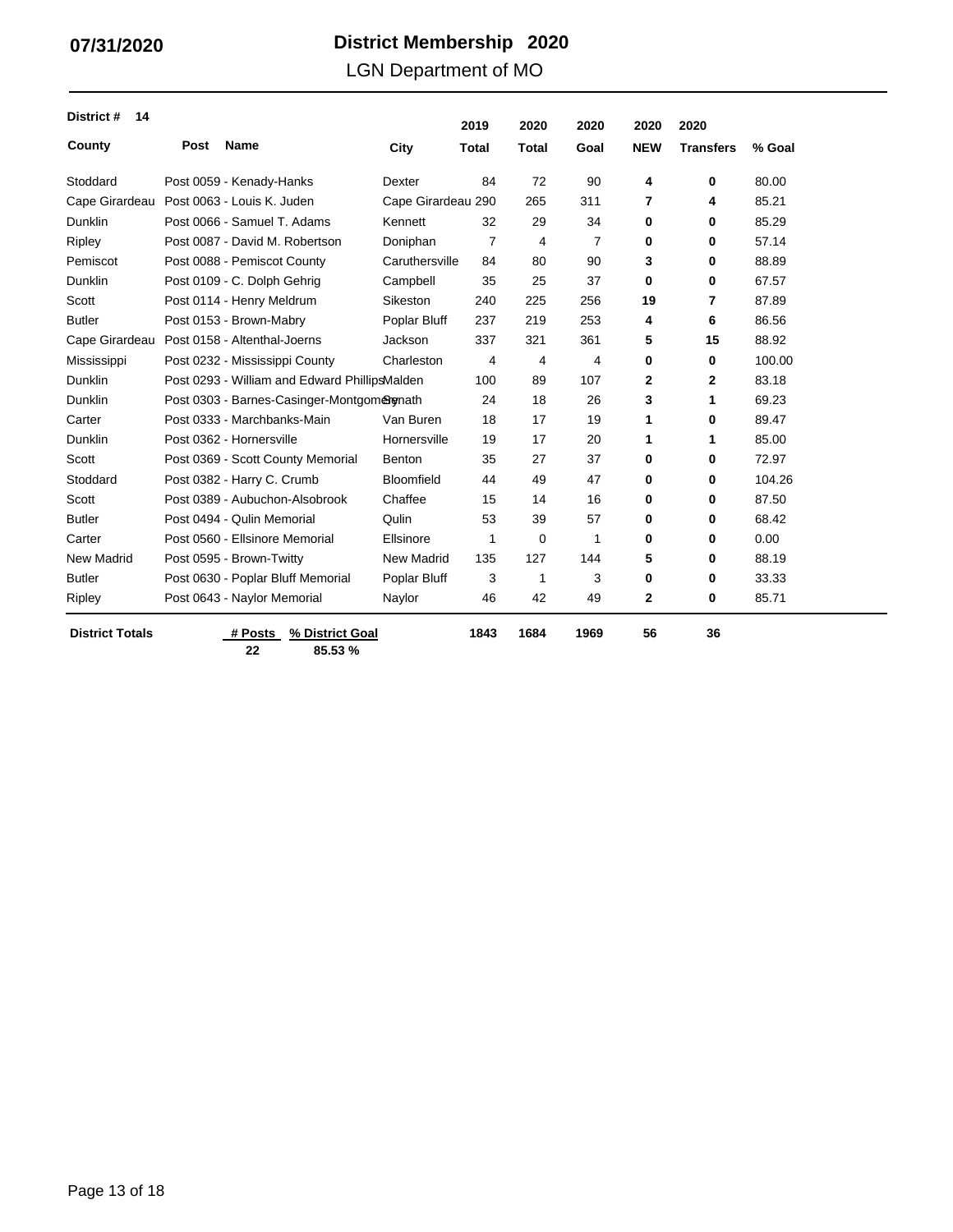### LGN Department of MO

| District #<br>15       |                   |                                       |                     | 2019           | 2020         | 2020 | 2020         | 2020             |        |
|------------------------|-------------------|---------------------------------------|---------------------|----------------|--------------|------|--------------|------------------|--------|
| County                 | Post              | <b>Name</b>                           | City                | <b>Total</b>   | <b>Total</b> | Goal | <b>NEW</b>   | <b>Transfers</b> | % Goal |
| Jasper                 |                   | Post 0009 - Edwin W. Wiggins          | Carthage            | 38             | 34           | 41   | 1            | $\mathbf{2}$     | 82.93  |
| Jasper                 |                   | Post 0013 - Robert S. Thurman         | Joplin              | 196            | 217          | 209  | 13           | 22               | 103.83 |
| Dade                   |                   | Post 0047 - Greenfield                | Greenfield          | 23             | 34           | 25   | 6            | 4                | 136.00 |
| Lawrence               | Post 0065 - Ozark |                                       | Pierce City         | 22             | 27           | 23   | 0            | $\mathbf{2}$     | 117.39 |
| Jasper                 |                   | Post 0070 - Nat Cale                  | Sarcoxie            | 5              | 4            | 5    | 0            | 0                | 80.00  |
| Barry                  |                   | Post 0091 - Hobbs-Anderson            | Monett              | 116            | 106          | 124  | $\mathbf{2}$ | $\mathbf{2}$     | 85.48  |
| Barry                  |                   | Post 0118 - Irwin-Easley              | Cassville           | 64             | 67           | 68   | 3            | 5                | 98.53  |
| Lawrence               |                   | Post 0120 - Benjamin-Elliott-Stockton | Miller              | 34             | 32           | 36   | 0            | 0                | 88.89  |
| Lawrence               |                   | Post 0137 - Fred A. Boswell           | <b>Mount Vernon</b> | 54             | 48           | 58   | $\mathbf{2}$ | 3                | 82.76  |
| Newton                 |                   | Post 0163 - Clyde R. Burdick          | Neosho              | 84             | 84           | 90   | 3            | 11               | 93.33  |
| Barton                 |                   | Post 0209 - Jesse C. Rains            | Lamar               | 15             | 17           | 16   | 1            | 3                | 106.25 |
| Barton                 |                   | Post 0289 - Eccher-Patrick            | Liberal             | 16             | 11           | 17   | 0            | 0                | 64.71  |
| Jasper                 |                   | Post 0322 - Darris S. Schalk          | Webb City           | 93             | 92           | 99   | 0            | 6                | 92.93  |
| Dade                   |                   | Post 0372 - Roy E. Carr               | Lockwood            | 61             | 51           | 65   | 0            | $\mathbf{2}$     | 78.46  |
| McDonald               |                   | Post 0392 - Pineville-Jane            | Pineville           | 89             | 103          | 95   | 12           | 5                | 108.42 |
| Lawrence               |                   | Post 0419 - Hubert H. Kleiboeker      | Freistatt           | 43             | 35           | 45   | 4            | 1                | 77.78  |
| Newton                 |                   | Post 0431 - Miller-Goodwin-King       | Diamond             | 26             | 41           | 28   | 1            | 1                | 146.43 |
| Dade                   |                   | Post 0443 - Everton Memorial          | Everton             | 20             | 22           | 21   | 0            | 1                | 104.76 |
| Barton                 |                   | Post 0473 - Hickman-Owen              | Golden City         | $\overline{7}$ | 7            | 7    | 0            | 0                | 100.00 |
| McDonald               |                   | Post 0553 - Tri-State                 | Southwest City      | 9              | 9            | 10   | 0            | 0                | 90.00  |
| Lawrence               |                   | Post 0588 - Lewis-Wilkinson           | <b>Red Oak</b>      | 16             | 13           | 17   | 0            | 0                | 76.47  |
| Jasper                 |                   | Post 0781 - Carl Junction Memorial    | Carl Junction       | 37             | 56           | 40   | 13           | 9                | 140.00 |
| <b>District Totals</b> |                   | % District Goal<br># Posts            |                     | 1068           | 1110         | 1139 | 61           | 79               |        |

**22 97.45 %**

Page 14 of 18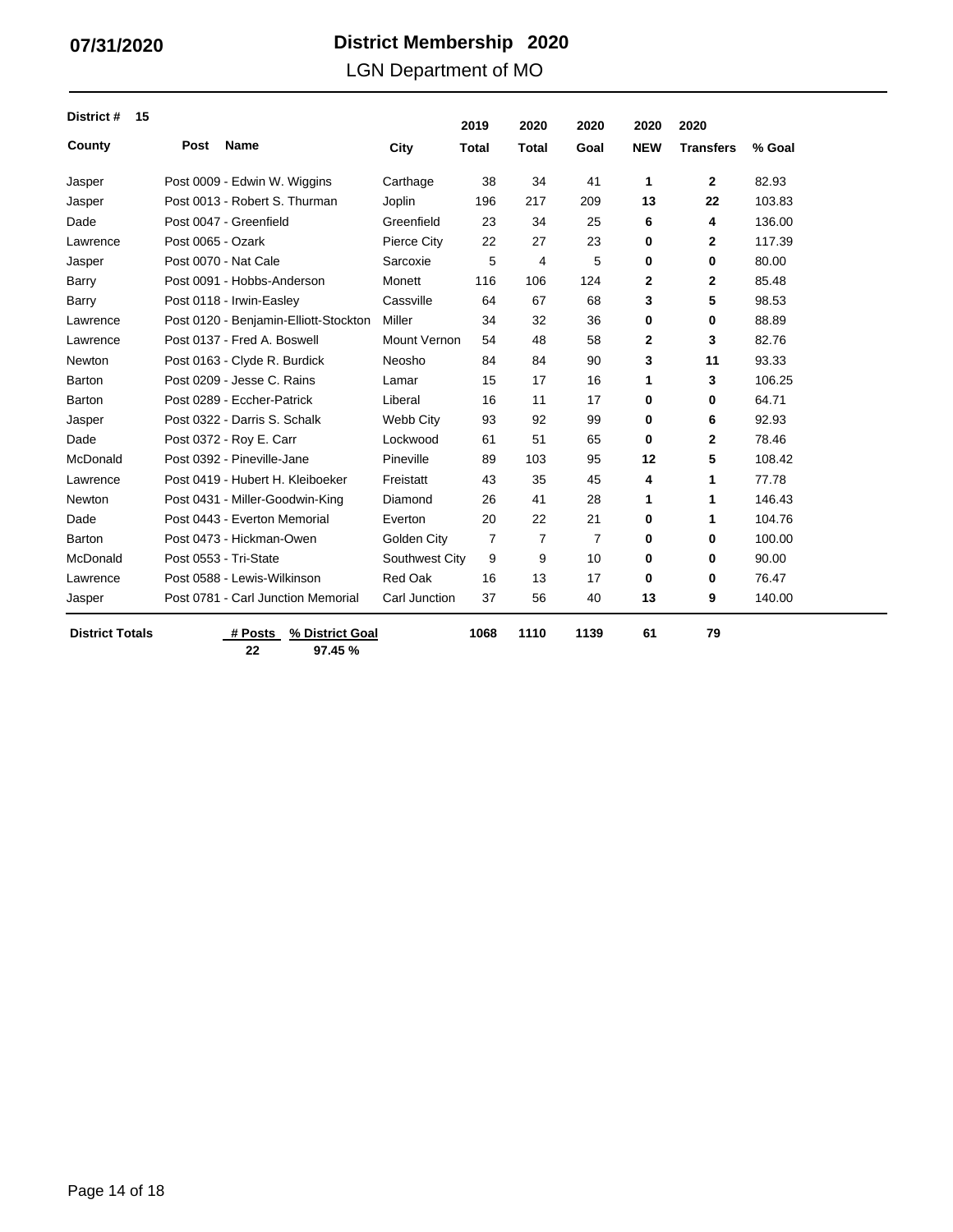### LGN Department of MO

| District #<br>16       |      |                                                  |                       | 2019           | 2020           | 2020           | 2020        | 2020             |        |
|------------------------|------|--------------------------------------------------|-----------------------|----------------|----------------|----------------|-------------|------------------|--------|
| County                 | Post | <b>Name</b>                                      | City                  | <b>Total</b>   | <b>Total</b>   | Goal           | <b>NEW</b>  | <b>Transfers</b> | % Goal |
| Maries                 |      | Post 0012 - Coffey's Brothers Memorial Vienna    |                       | 51             | 47             | 55             | 2           | 3                | 85.45  |
| Howell                 |      | Post 0023 - Wayne T. Boles                       | <b>West Plains</b>    | 66             | 56             | 71             | 1           | 0                | 78.87  |
| Wright                 |      | Post 0030 - Leonard Wood                         | Mountain Grove 105    |                | 83             | 112            | 2           | 3                | 74.11  |
| Texas                  |      | Post 0041 - Texas County                         | Houston               | 52             | 55             | 56             | 6           | 0                | 98.21  |
| Laclede                |      | Post 0043 - Kaffenberger-Williams                | Lebanon               | 106            | 101            | 113            | 5           | $\mathbf{2}$     | 89.38  |
| Wright                 |      | Post 0045 - Elmer O. Sellers                     | Hartville             | 31             | 39             | 33             | 3           | 1                | 118.18 |
| Crawford               |      | Post 0081 - Crawford County Memorial Bourbon     |                       | 51             | 51             | 55             | 0           | 1                | 92.73  |
| Dent                   |      | Post 0099 - Walker-Roney                         | Salem                 | 102            | 114            | 109            | 8           | 7                | 104.59 |
| Wright                 |      | Post 0128 - Clarence L. King                     | Mansfield             | 66             | 52             | 67             | 1           | 0                | 77.61  |
| Pulaski                |      | Post 0195 - Estill Pummill                       | Crocker               | 25             | 24             | 27             | 0           | 0                | 88.89  |
| Laclede                |      | Post 0214 - Stratton-Rector                      | Phillipsburg          | $\overline{7}$ | $\overline{7}$ | $\overline{7}$ | 0           | 0                | 100.00 |
| Pulaski                |      | Post 0240 - Richland                             | Richland              | 62             | 64             | 66             | 3           | 1                | 96.97  |
| Phelps                 |      | Post 0270 - Rolla Memorial                       | Rolla                 | 53             | 47             | 57             | 1           | 0                | 82.46  |
| Pulaski                |      | Post 0298 - Liesmann-Roberts                     | Dixon                 | 81             | 75             | 87             | 1           | 0                | 86.21  |
| Pulaski                |      | Post 0331 - William C. Anderson Memoßal Robert   |                       | 293            | 303            | 313            | 11          | 7                | 96.81  |
| Oregon                 |      | Post 0344 - Charles Burkett                      | Thayer                | 60             | 45             | 64             | 0           | 0                | 70.31  |
| Crawford               |      | Post 0345 - Coleman-Ogle-Butt                    | Steelville            | 33             | 29             | 35             | 0           | 0                | 82.86  |
| <b>Maries</b>          |      | Post 0354 - Lischwe-Brandel                      | <b>Brinktown</b>      | 17             | 16             | 18             | 0           | 0                | 88.89  |
| Howell                 |      | Post 0384 - Smith-Holloway                       | <b>Willow Springs</b> | 53             | 45             | 57             | 0           | 1                | 78.95  |
| Crawford               |      | Post 0456 - Copling-Spreng                       | Leasburg              | 0              | 0              | 0              | 0           | 0                | 0.00   |
| Texas                  |      | Post 0470 - Lewis-Gorrell                        | Plato                 | 19             | 17             | 20             | 0           | 0                | 85.00  |
| Shannon                |      | Post 0509 - Birch Tree Memorial                  | <b>Birch Tree</b>     | 13             | 12             | 14             | 0           | 0                | 85.71  |
| Crawford               |      | Post 0522 - Cuba Memorial                        | Cuba                  | 48             | 48             | 51             | 0           | $\mathbf{2}$     | 94.12  |
| Texas                  |      | Post 0559 - Licking Memorial                     | Licking               | 46             | 42             | 49             | 0           | 0                | 85.71  |
| Crawford               |      | Post 0601 - Davisville Memorial                  | Davisville            | 15             | 13             | 16             | 2           | 0                | 81.25  |
| Phelps                 |      | Post 0607 - St. James MO Veterans HoBte James    |                       | 60             | 57             | 64             | $\mathbf 2$ | 3                | 89.06  |
| Phelps                 |      | Post 0780 - General James H. Doolittle Doolittle |                       | 11             | 12             | 12             | 0           | 0                | 100.00 |
| Pulaski                |      | Post 1783 - Mid MO Women Veterans St. Robert     |                       | 13             | 14             | 14             | 1           | 0                | 100.00 |
| <b>District Totals</b> |      | # Posts<br>% District Goal                       |                       | 1539           | 1468           | 1642           | 49          | 31               |        |

**28**

**89.40 %**

Page 15 of 18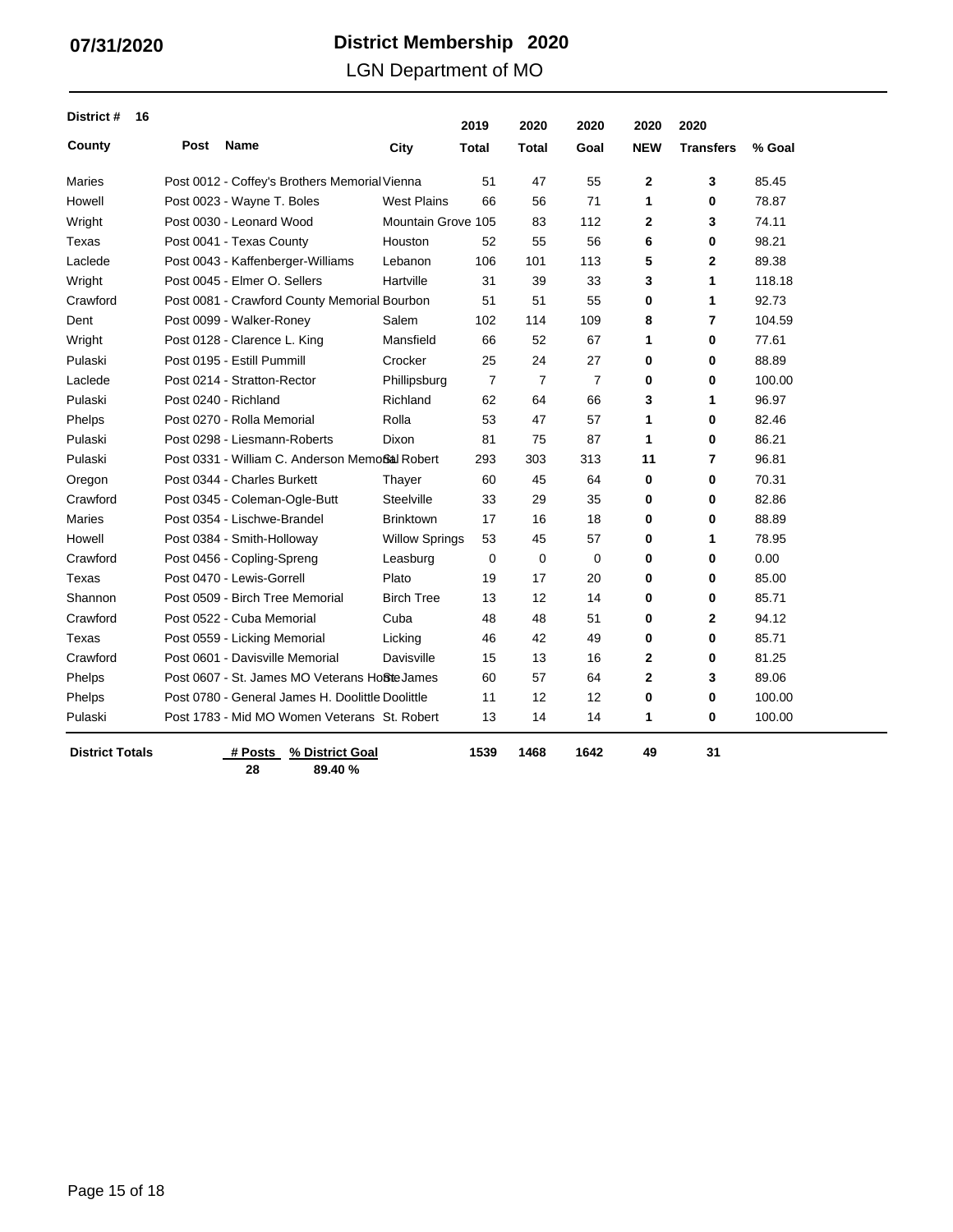### LGN Department of MO

| District #<br>17       |      |                                                |                        | 2019  | 2020         | 2020 | 2020        | 2020             |        |
|------------------------|------|------------------------------------------------|------------------------|-------|--------------|------|-------------|------------------|--------|
| County                 | Post | Name                                           | City                   | Total | <b>Total</b> | Goal | <b>NEW</b>  | <b>Transfers</b> | % Goal |
| Dallas                 |      | Post 0019 - Creek-Ferguson-Cheek               | <b>Buffalo</b>         | 35    | 30           | 37   | 0           | 0                | 81.08  |
| Greene                 |      | Post 0038 - Heinline-Hanks                     | <b>Fair Grove</b>      | 39    | 49           | 42   | $\mathbf 2$ | $\mathbf{2}$     | 116.67 |
| Greene                 |      | Post 0069 - Goad-Ballinger                     | Springfield            | 87    | 93           | 93   | 7           | 1                | 100.00 |
| Douglas                |      | Post 0112 - Douglas County                     | Ava                    | 81    | 72           | 87   | 0           | 1                | 82.76  |
| Greene                 |      | Post 0125 - Norval Stafford                    | Springfield            | 20    | 26           | 21   | 0           | 7                | 123.81 |
| Polk                   |      | Post 0138 - Howard S. Keeling                  | <b>Bolivar</b>         | 157   | 138          | 168  | 6           | 0                | 82.14  |
| Webster                |      | Post 0142 - Webster County                     | Marshfield             | 53    | 54           | 57   | 2           | $\bf{0}$         | 94.74  |
| Taney                  |      | Post 0220 - Pemberton-Jennings                 | Branson-Hollisten 51   |       | 135          | 161  | 0           | 2                | 83.85  |
| Polk                   |      | Post 0276 - Humansville                        | Humansville            | 17    | 15           | 18   | 0           | $\bf{0}$         | 83.33  |
| Webster                |      | Post 0306 - Wilson-Alexander                   | Seymour                | 46    | 41           | 49   | 0           | 1                | 83.67  |
| Greene                 |      | Post 0307 - Paul S. Killingsworth              | Ash Grove              | 19    | 13           | 20   | 0           | $\bf{0}$         | 65.00  |
| Ozark                  |      | Post 0374 - Bakersfield                        | <b>Bakersfield</b>     | 23    | 23           | 25   | 1           | 0                | 92.00  |
| Stone                  |      | Post 0413 - Crane Memorial                     | Crane                  | 15    | 14           | 16   | 0           | 0                | 87.50  |
| Christian              |      | Post 0434 - Nixa Memorial                      | Nixa                   | 141   | 137          | 151  | 3           | 4                | 90.73  |
| Stone                  |      | Post 0637 - Table Rock                         | <b>Kimberling City</b> | 160   | 143          | 171  | 1           | 1                | 83.63  |
| Greene                 |      | Post 0639 - Vietnam War Memorial               | Springfield            | 572   | 573          | 612  | 36          | 27               | 93.63  |
| Greene                 |      | Post 0676 - Kirby Wilcox Bicentennial          | <b>Brookline</b>       | 318   | 282          | 340  | 22          | 3                | 82.94  |
| Greene                 |      | Post 1214 - Women Veterans of SW MCSpringfield |                        | 81    | 80           | 87   | 16          | 4                | 91.95  |
| <b>District Totals</b> |      | # Posts<br>% District Goal<br>18<br>89.00 %    |                        | 2015  | 1918         | 2155 | 96          | 53               |        |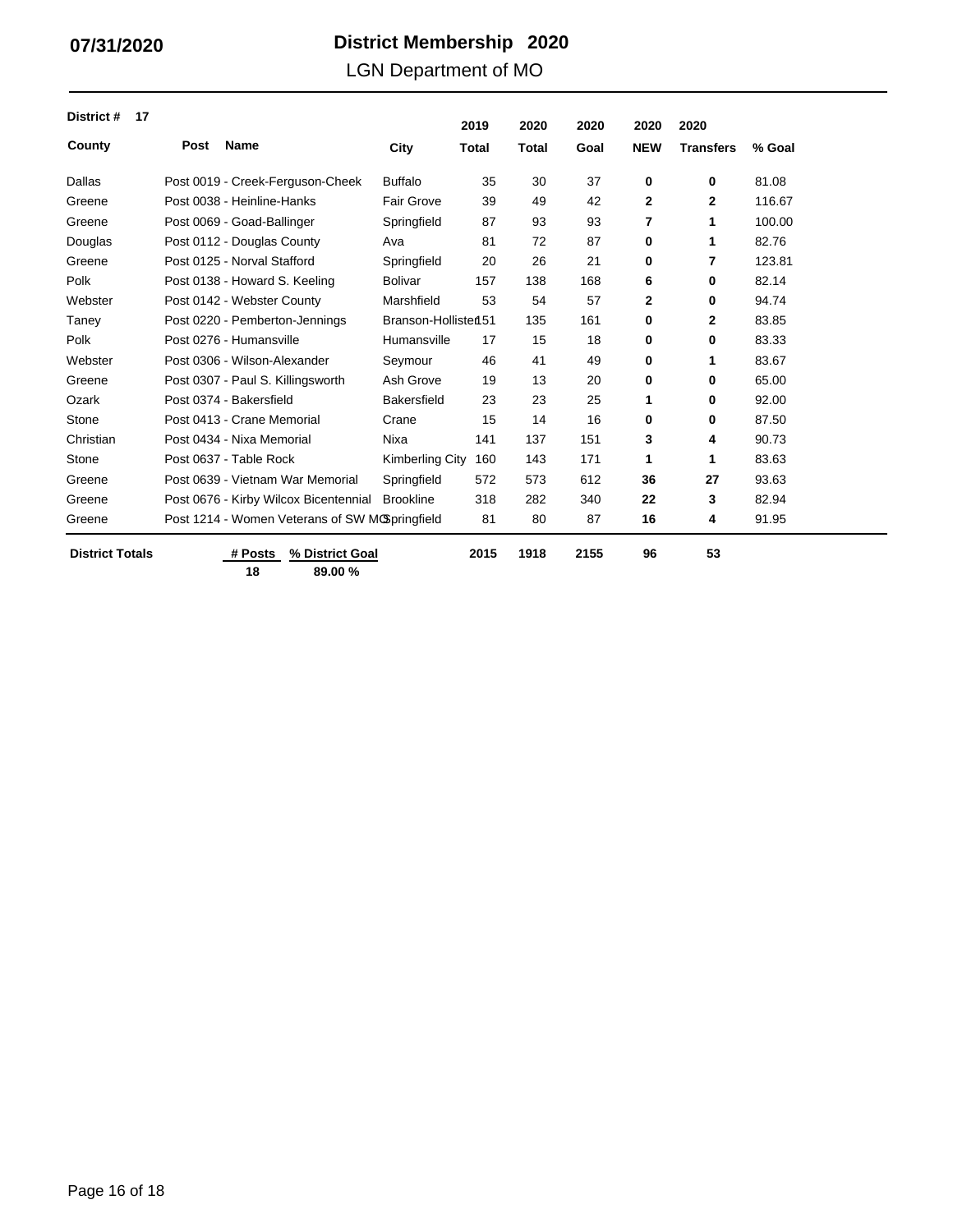LGN Department of MO

| District #<br>999      |      |                                 |                            |                | 2019  | 2020  | 2020 | 2020       | 2020             |        |
|------------------------|------|---------------------------------|----------------------------|----------------|-------|-------|------|------------|------------------|--------|
| County                 | Post | Name                            |                            | City           | Total | Total | Goal | <b>NEW</b> | <b>Transfers</b> | % Goal |
| 999                    |      | Post 0999 - Missouri Boys State |                            | Jefferson City | 88    | 79    | 88   | 0          | 2                | 89.77  |
| <b>District Totals</b> |      | # Posts                         | % District Goal<br>89.77 % |                | 88    | 79    | 88   | 0          | 2                |        |